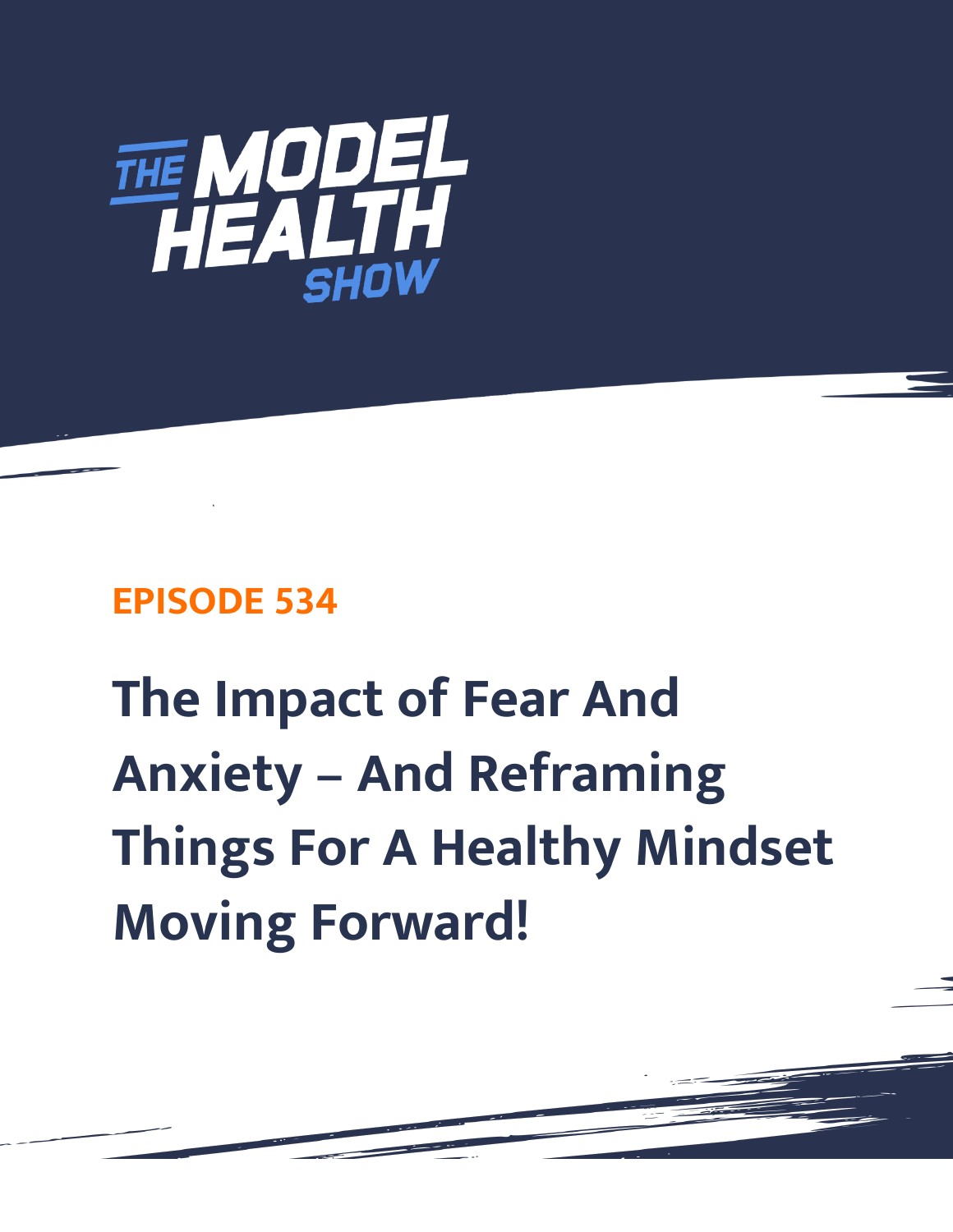## **You are now listening to The Model Health Show with Shawn Stevenson. For more, visit themodelhealthshow.com.**

**SHAWN STEVENSON:** Welcome to the Model Health Show. This is fitness and nutrition expert, Shawn Stevenson, and I'm so grateful for you tuning in with me today. Now more than ever we need tools and strategies to help us to adapt and to overcome the rampant degrees of stress that we're exposed to today. A study published in the peer review journal, Brain Behavior and Immunity, investigated the dynamics of psychoneuroimmunology and COVID-19. They found that psychological stress appears to increase severe reactions to COVID-19 infections and COVID-19 infections appear to exacerbate psychological stress, it becomes a vicious circle. What the research has really uncovered and pointed to was that in this field of psychoneuroimmunology, that, again, we've got mountains of data on, stress elicits an inflammatory response that if unchecked, can cause severe derangement to our immune function.

This is not something to glance over and it's not being talked about, and this is something I highlighted very early on, on this shift that's taken place in our society with COVID-19 arriving on the scene in our lives, and as this is played out, as I've shared multiple times here on the show, the CDC did a big meta-analysis, looking at the data from 800 US hospitals and over 540,000 COVID-19 patients, and they found that the number one risk factor for death from COVID-19 is obesity.

This is something that, of course, it's been on people's minds. We're not addressing it, we're not doing anything to actually improve this underlying susceptibility, but this is well-known. But what isn't well-known is what the CDC reported, and this is something we'll put in the show notes for you, again, published by the CDC, the second leading risk factor for death from COVID-19, these are the exact words, is "Anxiety and fear-related disorders." Fear is killing us. It's creating an underlying susceptibility that should be front page news, because truly what have we been inundated with the past year and a half? Even prior to that, just this constant bombardment of things to be afraid of. And yes, we can have rational approaches to safety and rational, healthy fear, we're going to talk about that today. But most importantly, what happens when we have fear without context? When we have fear without tools to help us to bring a logic to the table when we shift our brains? Because what fear does is it shifts the function of our brain overall to more primitive parts of the brain, that prefrontal cortex, the more evolved human part of our brain that makes us who we are, that's responsible for executive function, for social control, for distinguishing between right and wrong, for forethought, being able to map things out and look at, hey, if I do this, then this is going to happen.

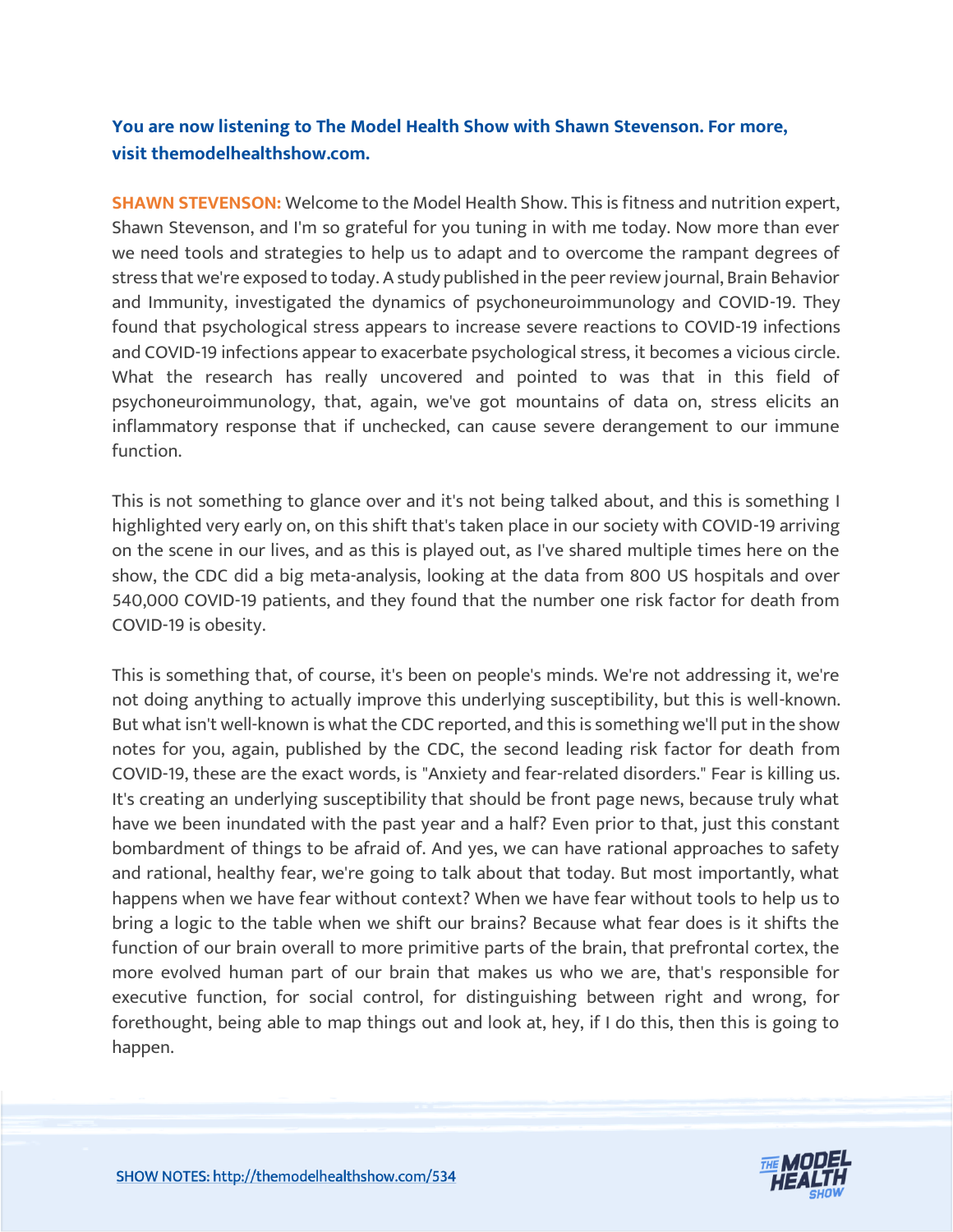All of these higher order functions, that part of the brain starts to lose a lot of activity and heightened activity starts to take place in areas of the brain like the amygdala, which, again, it's an important part of our evolution or when the amygdala... We call it an Amygdala Hijack, takes place, when the amygdala takes over this part of the brain is driven by emotion. Logic is put into the passenger seat. Emotion takes the driver's seat, and as you very well know, sometimes we can make a permanent decision on a temporary emotion, and we want to be able to put the right driver back into the driver's seat where logic and empowerment and good judgment are reigning supreme, and to do that we've got to have tools to help us to adapt to the, again, bombardment of fear and concern and stress and... Again, there is a place for these things in our life structures, but when our lives become driven by fear, it literally breaks down our brain, breaks down our bodies and devastates our immune system. So today, I wanted to provide you with some specific tools and insights about the impact of fear and anxiety from some of the leading voices in the world. And also, tools for reframing things for a healthy mindset moving forward.

Again, if the so-called mainstream media isn't going to provide these tools and these insights, we are going to do it, we are going to be the ones to make it happen, to employ these things in our lives and to share these tools with the people that we care about, so again, we can put the right driver back into the driver's seat and make logical healthy decisions and drive our society forward.

Now, before we get to our first expert, you've got to know in a deeper level than ever that what we put into our bodies has a deep impact on our psychological disposition, and we want to provide our bodies with, and our brain and our nervous system with the raw nutrients that are utilized to conduct healthy function. When deficient in these things, this can create automatic dysfunction in and of itself, and this is something not being talked about. Simple nutrient deficiencies can cause a degradation to not just our immune system function but our cognitive function as well. And certain nutrients can up-level our cognitive function better than many of the other things that have been studied. One of the most calmative nutrients with a long tradition of use and scientific efficacy is found abundantly in a certain type of green tea. Green tea contains a unique amino acid called L-theanine, and it's one of the rare nutrients that can gracefully dance its way across the blood-brain barrier, and in doing so L-theanine is able to increase the activity of the neurotransmitter, GABA. Right now, GABA plays a powerful role in reducing anxiety and making you feel more centered and relaxed.

This is definitely helpful today now more than ever, and also, it's incredibly helpful when you want to be productive. And another way that L-theanine works to improve focus is noted in the peer-reviewed journal, Brain Topography. The researchers observed that L-theanine intake increases the frequency of alpha brain waves indicating reduced stress, enhanced focus, and [even increased creativity. The researchers indicated that two to three cups per day appears to](https://themodelhealthshow.com/healthy-mindset/)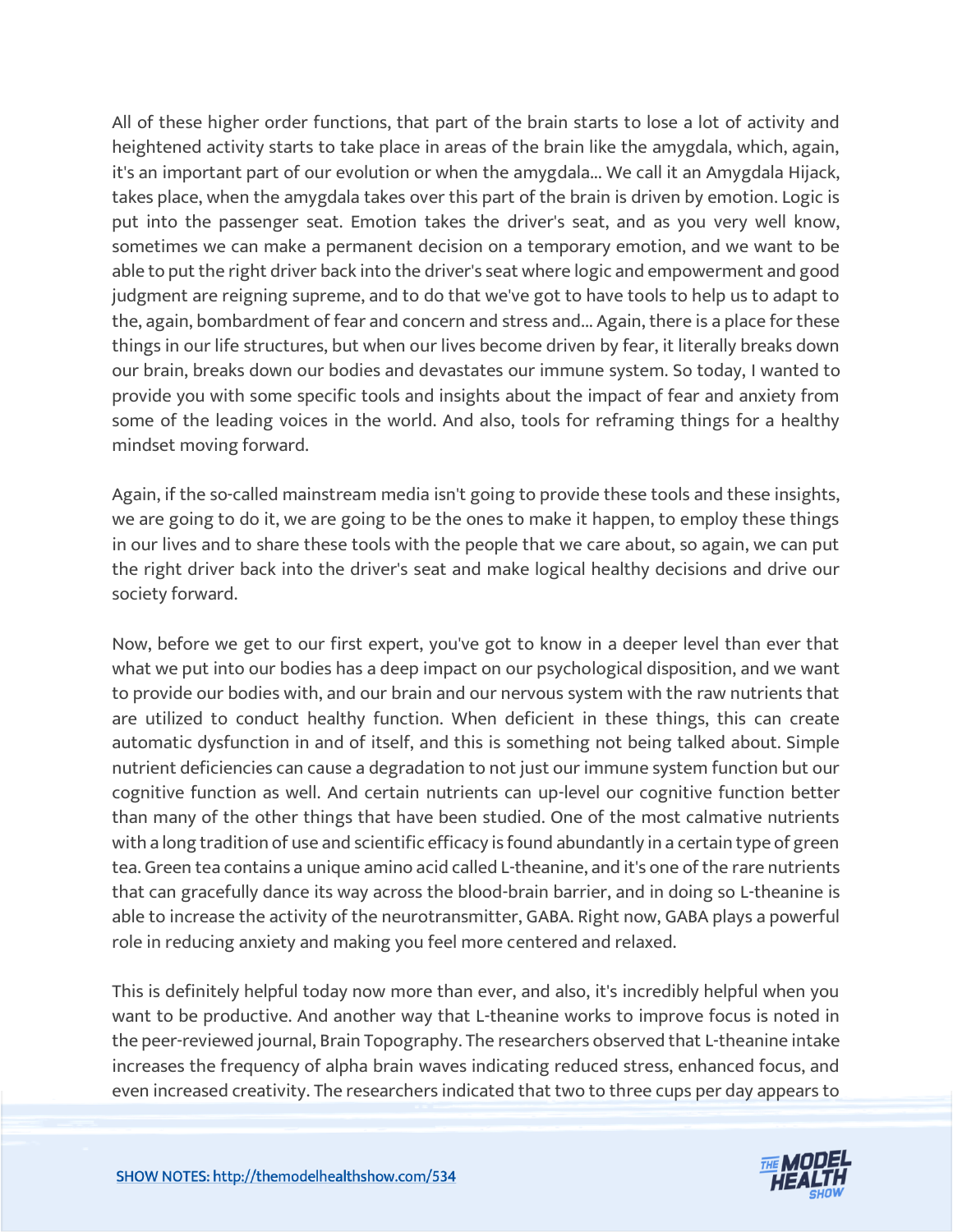carry the greatest brain benefits, and the most remarkable source of L-theanine is found in a specific type of Matcha green tea. Sun Goddess Matcha green tea from piquetea is actually shaded 35% longer in its growing process, which dramatically increases the L-theanine content and is crafted by a Japanese tea master. Now there's only about 15 Japanese tea masters in the world, and this is the first Matcha green tea that is quadruple toxin screened for purity, because Matcha's become something that's a little bit more popular now and with that comes people that are doing things in a low quality fashion, not adhering to the standards, especially when it comes to teas, they're often, unfortunately, coming along with pesticides, heavy metals and other environmental toxicants. And so, pique goes above and beyond again, quadruple toxin screened for purity. No preservatives or artificial anything.

It's my favorite green tea by far, nothing else even comes close. Head over to piquetea.com/model. That's P-I-Q-U-E-T-E-A.com/model, you get 10% off store-wide, including their remarkable Sun Goddess Matcha green tea and their other green tea formulas. Head over there, check 'em out, it's piquetea.com/model. And now let's get to the Apple Podcast review of the week.

**ITUNES REVIEW:** Another five-star review titled, "Easier to understand health knowledge at your fingertips" by Sidney Tevis. "Shawn provides health and nutritional information in a way that's much easier to understand than the average health podcast and it's much more datadriven. He covers so many important topics and misconceptions, and I'm grateful for all of the time effort and research he puts in for each episode."

**SHAWN STEVENSON:** Awesome, thank you so much for leaving me that review over on Apple Podcast. And listen, if you're yet to do so, please pop over to Apple Podcast and leave a review for the Model Health Show. On that note, let's get to our topic of the day. Today I have a compilation of some of the foremost experts in the topic of fear and anxiety and specific tools for reframing things for a healthier mindset, for empowerment and for better health. Up first, we've got Harvard-trained psychologist, Dr. Susan David. And in this segment from her appearance on the Model Health Show, she's going to be sharing why our emotions, as stressed-derived as they might be, are actually offering us an incredible gift right now. Let's jump into this clip from the amazing Dr. Susan David.

**DR. SUSAN DAVID:** Emotional agility is basically the psychological skills that help you to be healthy with yourself, and really this involves a couple of components, the first is being able to be curious with yourself. So, we all have thoughts, emotions, stories, everything going on right now and the ability to be curious with ourselves is really important, and we'll explore what I mean by that. The ability to be compassionate with yourself, that what you're going through now could be exciting or it could be super tough, and for a lot of people, it's super tough, so [it](https://themodelhealthshow.com/healthy-mindset/)'[s about being compassionate, and it](https://themodelhealthshow.com/healthy-mindset/)'[s also about being courageous. So, the short definition](https://themodelhealthshow.com/healthy-mindset/)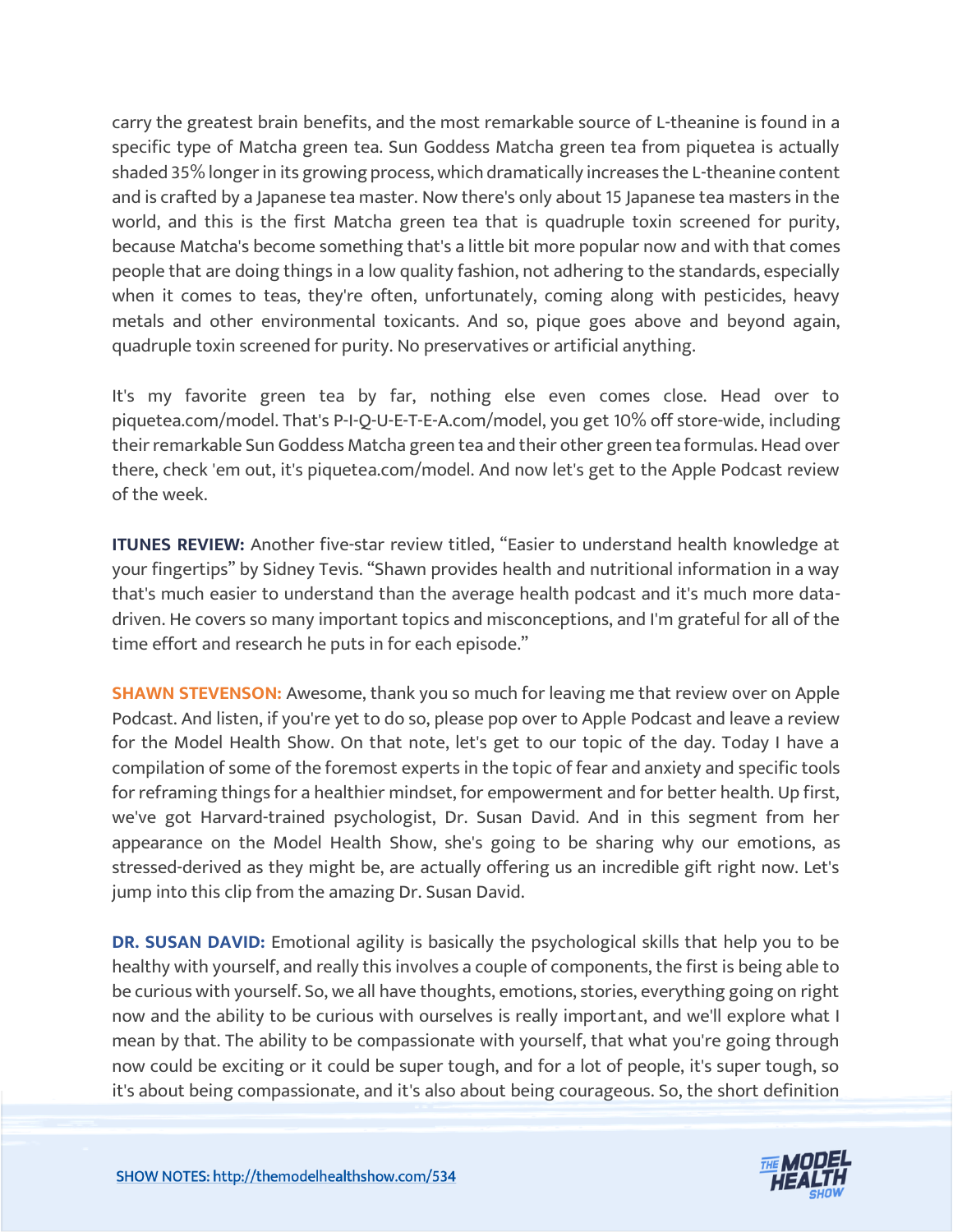is it's about emotional health, what it means to be healthy as a human being, but there are some very specific ways that we can be healthy with ourselves, and these are about compassion, it's about curiosity and it's about courage with our thoughts, our emotions and with the stories that we experience every single day inside ourselves.

**SHAWN STEVENSON:** Yes, and one of the things that you really did for me was helped to change the way that I was labeling things, even for myself. I was doing it at micro-levels, but our emotions are so varied and beautiful and wonderful and provide a lot of great feedback but we tend to have this concept that we need to be happy, if we're not happy, there's a problem, and I think that right now a lot of folks are kind of feeling that right now, they're not happy, and so they're kind of identifying the problem and not really looking at what this emotion... Or what our emotions, the feedback that it's giving us if that makes sense.

**DR. SUSAN DAVID:** Yeah, so Shawn this is critical, this is a really important part of emotional agility, which is, if you think about our thoughts, so we might have thoughts like, I just can't take it anymore, this is ridiculous. We might have emotions, emotions might be things like loneliness, stress, discomfort, anger, frustration, you know, the full range of emotions that we're experiencing, and then we've got stories, some of our stories were written on our mental chalkboard when we were five years old, stories about who we are, what kind of people we are, what kind of life we deserve, what kind of love we deserve, and the way we deal with our thoughts, emotions and stories drives everything, it's critical to how we love, how we live, how we parent, how we lead and indeed how we deal with a pandemic. So, what you talk about, which is so critical, is that one of the narratives that we have in society is that we've got to be positive, that even in the shadow of illness and death, that we've got to be happy looking for silver linings, grateful.

All of these narratives that we have. And what I really do in my work is push very strongly against this idea that we've just got to be positive, and there are a couple of reasons for this. The first is that when you are experiencing difficult emotions and you try to force positivity, what you're basically doing is you're not living in the world as it is, you're living in the world as you wish it would be. And if you are feeling something that's difficult right now, that is what you are feeling right now and trying to pretend otherwise is not actually dealing with the reality.

And you might say, "Well, what difference does it make?" Well, it makes a couple of really, really important differences in terms of our well-being. The first is that we know that people who pretend to be happy or try to be happy, or try to be positive, what actually happens is they are very often doing something, which is called emotion suppression. What this means is that they're feeling upset or lonely and they're saying, "Well, at least I've got a job, I should be happy [or at least I have... I should be happy" and so they](https://themodelhealthshow.com/healthy-mindset/)'[re pushing these difficult emotions aside.](https://themodelhealthshow.com/healthy-mindset/) 

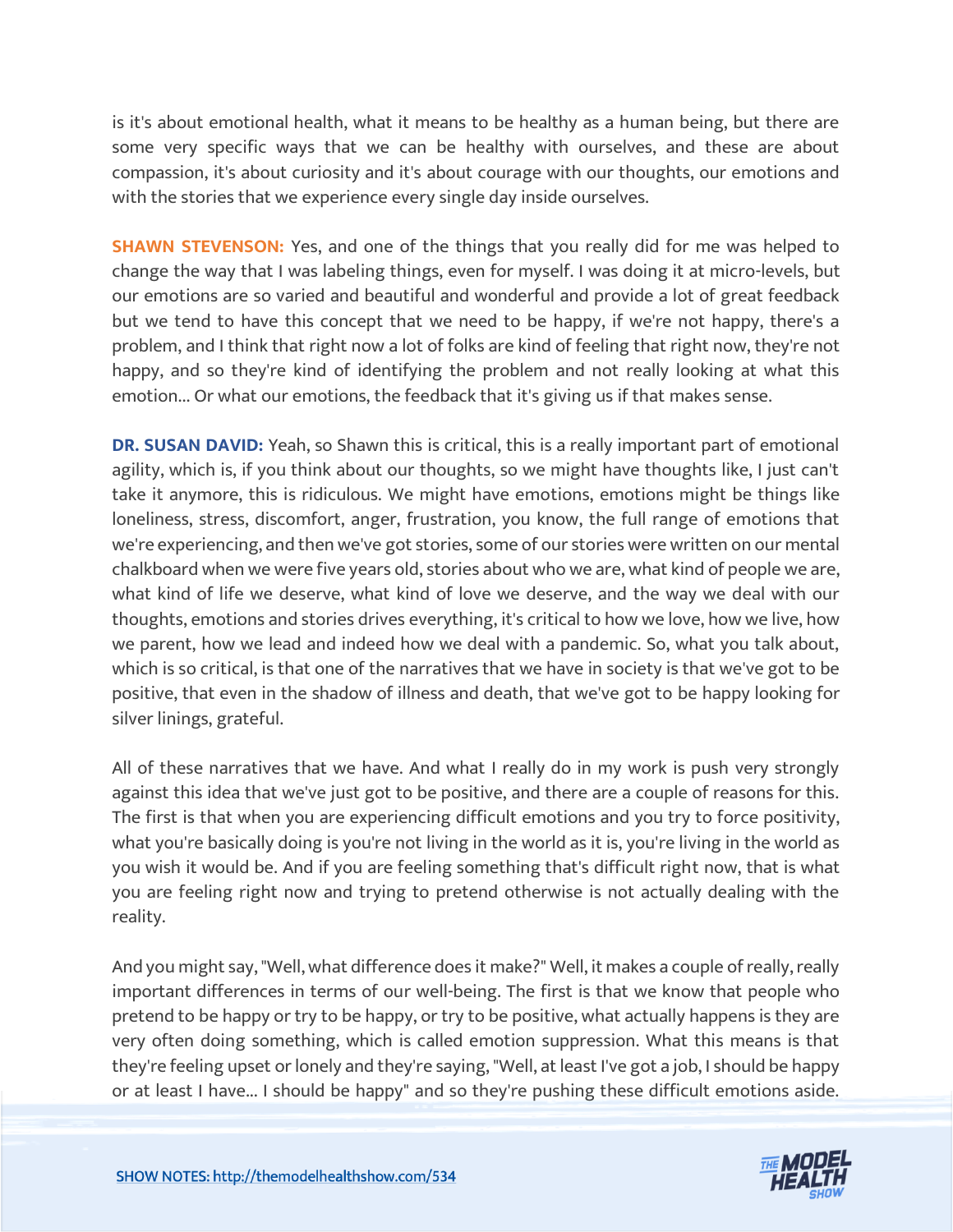And we know that when we suppress our emotions in an ongoing way, actually what it does is that it is predictive of higher levels of depression, higher levels of anxiety. A second reason why we don't want to just force positivity is that when we do this, it's denial. It's avoidant. And so, we are not then actually developing skills that help us to say, "Gee, what I'm struggling with is this, and this is how I need to navigate the situation", so you're not actually in a situation where you then are able to come up with solutions and strategies to what it is you're facing.

So those are some of the reasons why forced positivity is so destructive, but we know that people over time who try to just "Put on happy" actually become less happy, that there is a real decrement in terms of people's capacity. And Shawn, just by the way, this is not only in terms of oneself. We know that when people try to force others into happiness, actually what it does is it is detrimental to the relationship, it's detrimental to how we develop skills in our children, and even if you're a manager or a leader, we know that when managers and leaders try to push aside the difficult emotions of their team, when they say things like, "Oh, let's just be optimistic. Let's just get on with it", actually what's so fascinating is the team's blood pressure increases. The team doesn't even know that the manager is doing this, but they actually have this physiological effect, and really what this does is it leads one to experience others, when there is the suppressed emotion as being false, inauthentic and difficult to actually relate to. And so, it's no surprise then that forced positivity, as I've already mentioned, impacts on people's well-being, but it also actually impacts on people's relationships as well as their capacity to actually achieve their goals because it is avoidant.

**SHAWN STEVENSON:** This is so good. So, we tend to, in our culture, force positivity upon ourselves and force it on other people. "Just cheer up", don't worry, be happy." "Get over it" and we're not using the vital and valuable information, the feedback that our emotions are giving us.

**DR. SUSAN DAVID:** This is profoundly important. Everywhere we go on social media, it seems like people are telling us to find silver linings, just be positive. And the opposite of that is, if you somehow aren't positive, you're bringing me down, you're toxic and therefore I need to do away with you. That is the messaging that is in our society, and really what I want to promote is that this idea, we think that we are being positive and happy and that it's actually helping us to be more resilient and more successful, but actually what we know is that it actually lowers resilience, and I don't just mean this in us as individuals or as in relationships, I really mean us as a society. When we cannot go to difficult emotions, when we can't learn from difficult emotions, we fail to actually develop skills to navigate a simple truth. And the simple truth is that there is pain in the world and there is difficulty in the world, and when we just force positivity, we are bypassing that reality, and therefore, we aren't actually able to show up to ourselves and others. And Shawn, you know what you point out is this really important aspect [of "Why?"](https://themodelhealthshow.com/healthy-mindset/)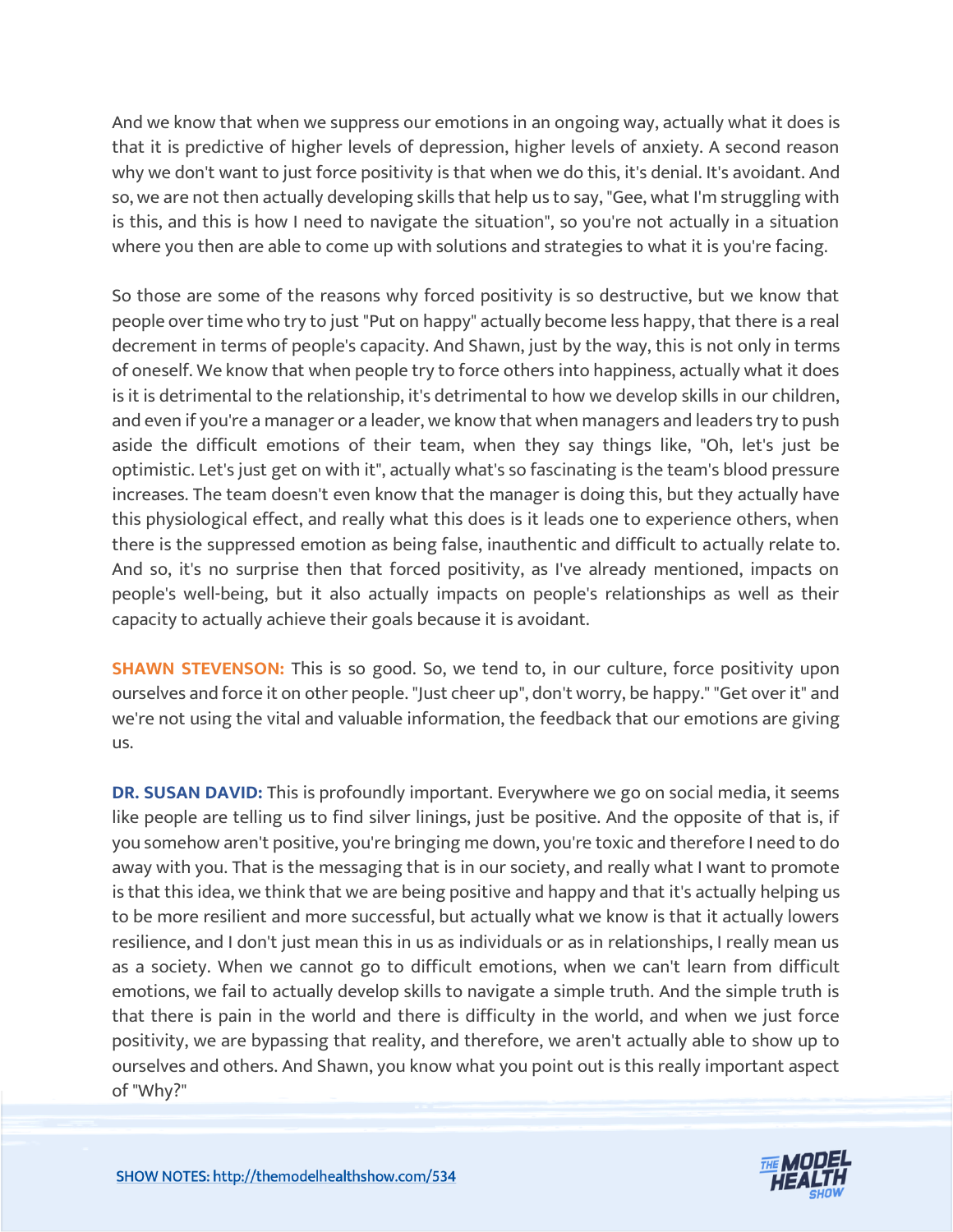And Charles Darwin. Charles Darwin first described that emotions are functional, that emotions help us to communicate with others, but also with ourselves. And so, when we push aside our difficult emotions, we struggle to develop skills that help us to adapt and therefore thrive in the world, because our emotions are critically important in helping us to adapt. And if there was ever a time that we needed to adapt, it's now. It's in the shadow of uncertainty.

**SHAWN STEVENSON:** Yeah, this is so good. So important. This is why I wanted to have this conversation with you specifically, is that I think many of us feel that, of course, there's something kind of off with the world, but we can think that there's something wrong with us because we feel fear or because we feel uncertain or because we feel sad or anger. I've heard a lot of people who say they've experienced rage during this time, and it might be uncharacteristic, and so we might go and just pretend those things aren't happening and try to get back to normal, find something to be happy about when actuality, you're sharing that this is giving us an opportunity to develop some kind of capacity or character trait.

**DR. SUSAN DAVID:** Absolutely, it is profoundly, profoundly important, and I'll give you an example of what I mean here. Of course, when you go on social media and you see things like just be positive, or even beyond that, things like, "Oh well, if you didn't use your time in quarantine to dust off your screenplay or write a book, it's not that you didn't have the time, is that you lack the discipline." And so what's really started to happen is this idea that somehow hustle culture and pushing through and positivity have become conflated with success, that you can only be successful if you are doing these things and it is the opposite, and we can explore some of the reasons for this, but the first thing that I would really encourage anyone who's experiencing difficult and tough emotions right now to do is to not try to do away with them. Don't hustle with your difficult emotions or think that you shouldn't have them. Your emotions were designed to help you to adapt and to deal with threat, and if there was ever a time that we in humanity, in society have been threatened, it is in the shadow of illness and death. So, if you are feeling difficult emotions right now, there is nothing wrong with this. In fact, they are normal and expected.

**SHAWN STEVENSON:** Up next in our compilation is the person that I turned to first. When COVID arrived in our world, I went to Dr. Bruce Lipton, the author of The Biology of Belief, cell biologist and the pioneering voice of epigenetics. He is the person who pushed and impressed upon culture the field of epigenetics. And I wanted to find out, what does Bruce have to say about what's going on in the world. And it was an incredible gift to be able to bring him on to share his insights with everyone. And in this clip from our conversation, he's going to be detailing the biology of fear and the consequences of excessive stress. This is all something we need to be intensely aware of right now, how is all of this working within my own body? So, [let](https://themodelhealthshow.com/healthy-mindset/)'[s check out this clip from the amazing Dr. Bruce Lipton.](https://themodelhealthshow.com/healthy-mindset/)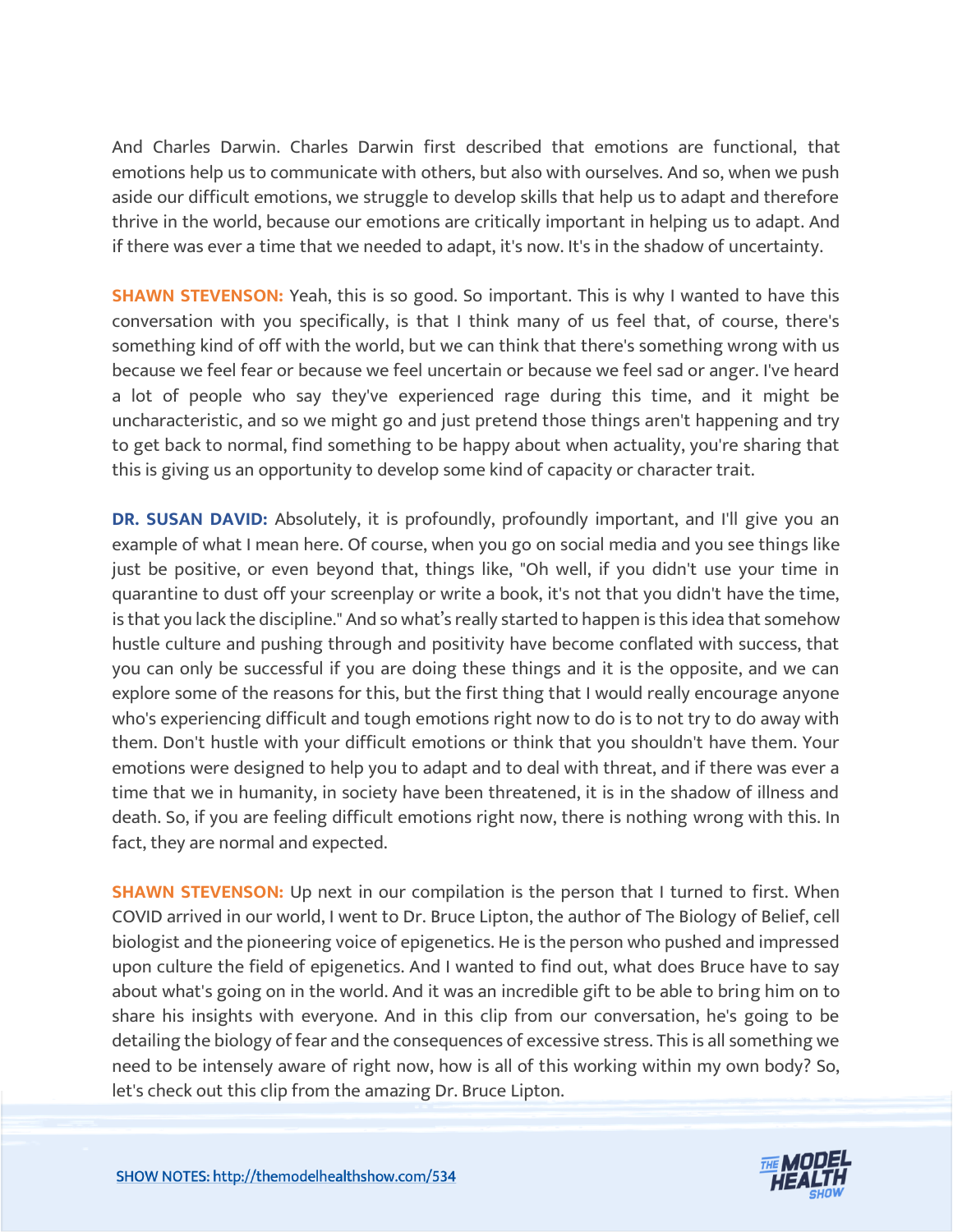**DR. BRUCE LIPTON:** Well, let's come down to a fact of science so we get this clear. Less than 1%, less than 1% of disease is connected to genes. So, I said, "Where the hell is all the disease coming from?" And it goes, "It's coming from stress." And I say, "What's stress?" Now, this is really important because stress is anything that gets in the way of your destination. I want to have this, I want to go there, whatever, and then something gets in the way that provokes stress. And I go, so why is it relevant? Because stress is the cause of disease of 90% of the people. And I say, why is it that relevant? Again, that's not genetic, that's a perception. I am stressed because I believe I'm stressed and therefore my cells are going to respond to my stress, whether it's real or not. The cells can't see it, they only are based on what I believe. So, stress interferes with the immune system, let's do stress right now because the whole worlds in a stress situation. So let me give you the three fundamental things that happen when you're in stress. What do we recognize stress for?

And I go, because we're being threatened, that's what stress means. Something's threatening you. Let's go back thousands of years, and I say, what was the stress? I say saber-tooth tiger. I go, oh, okay. I say, well, what happens when the saber-tooth tiger is chasing you? I say, you got to run like hell. I say, well, what organs in your body do you use to deal with stress? I go, arms and legs. Escape. So, I say, now here comes the next point, if I'm going to need those organs to escape from the tiger, then here's the most important thing, I need to give them energy, because without energy the muscles aren't going to work. So, I say, what provides energy? I say blood, so I go, oh, why is it relevant? Now here it comes. When I perceive a stress, stress hormone's function is to provide as much blood to my arms and legs as I can get, 'cause I need all of that energy to run away from the tiger. So, I say, well, where is it getting the blood from? I say, well, the heart's pumping the blood. Yeah, but it's pumping it all over the body. So, I say, well, when the blood is in my gut what is the function of the organs? Lungs, gut, all those organs in there, I say maintenance of the body, health of the body, fixing the body and all that.

And I say, well, if you're running away from a saber-tooth tiger, do you think it's good to invest in taking care of your body at this point? I go, what a waste of time. If the tiger catches you, the hell with the body, it's not going to exist anyway. So, here's number one. When stress is perceived, stress hormones released into the body cause the blood vessels in the gut to squeeze shut. I go Why? Because when they squeeze shut, the blood is pushed to the outside. Arms and legs, okay? So, I say, yeah, but, net consequence, you shut down the blood vessels in the gut and you shut down the maintenance and health of the body. I say, yeah, but for how long? How long is it take to get away from that tiger? 10 minutes, 15 minutes? You're away from the tiger, stress is gone, everything's back in condition again. People can experience this when you get that stress moment, they call it butterflies in the stomach, they feel a queasy.

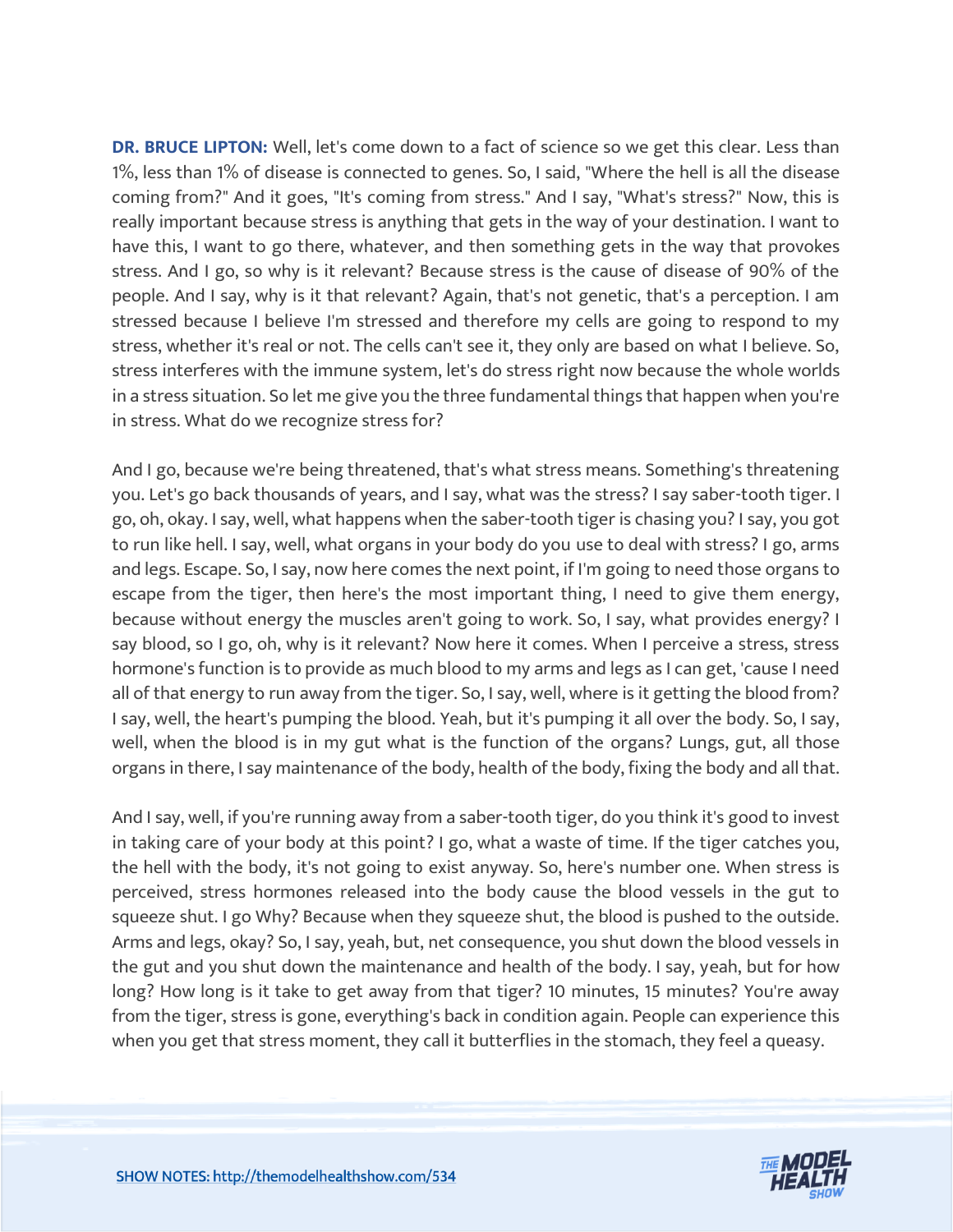I say, what's the queasy? It's the blood vessels squeezing shut, you can feel them, it's like fluttering. Okay, so number one, stress shuts down blood flow to the gut because it's going to make sure the blood goes preferentially to the arms and legs. Number two, and this is critical now, the immune system uses tremendous amount of energy. Most people when they get really sick don't even have the energy to get out of bed. So, I say, well, let's say I have a bacterial infection and a saber-tooth tiger is chasing me, how should I split my energy? Again, to hell with the bacterial infection if the saber-tooth tiger catches you, the infection doesn't mean anything anymore. It's the tiger's problem. So I go, okay, so what does it mean? Fact, stress hormones shut off the immune system to conserve energy to run away from the tiger. Okay.

And I go, "Wow, so stress hormones shut it down." I go, "So much so." Listen, medical doctors use stress hormones therapeutically, meaning if they want to transplant an organ from a person A into person B, and you put that organ, the foreign organ into the recipient, the immune system of the recipient is going to say, that's foreign and try and destroy it. And I say, well, what good is the operation if I just take the organ and put into somebody else and the immune system messes with it? And I go, hits is why medical doctors give, patients are going to receive a transplant, they give them stress hormones, because when they give them the stress hormones and then do the transplant, the recipient's immune system is not going to be working and it will sustain the transplant, how effective of shutting off the immune system? It's used therapeutically to shut off the immune system, okay?

So that's number two, we compromise growth and health, we shut down the immune system, I call the third consequence, adding insult to injury and I go, "What do you mean?" Well, the brain has in the forebrain, this is conscious part of the brain, and in the conscious part of the brain that's creative, okay, and I go, "That's great," and I said, "What about the hindbrain?" And I go, "Oh, the hindbrain is reflex reaction." And I go, "if you're being chased by a saber-tooth tiger, do you want to have consciousness running the show, or do you want to just have reflex reaction carry you away?" And the answer is, conscious is too slow.

Or I say, oh, you're in a car, spinning, it just starts to get out of control, I said, if you stay in a conscious mind when that car is going out of control, here's my model.

All you're going to do is you're going to just get lost, I say, the moment the car goes out of control, guess what, stress hormones shut off that immune system, pushes the blood. When I squeeze the blood vessels in the forebrain, it pushes the blood to the hindbrain where reflexes are going to work. So what? I go, we become less intelligent when we're under stress, because consciousness is too slow and when you're running. So I go, so what's the issue? Historically, the stress response was to be used for a short period of time, 10 minutes, 15 minutes, you escape the tiger, no more stress. And I go, and what about today? And I go, oh, I got a little [problem here. 24/7 365 stress. The system was not designed for that. And this excess stress is](https://themodelhealthshow.com/healthy-mindset/)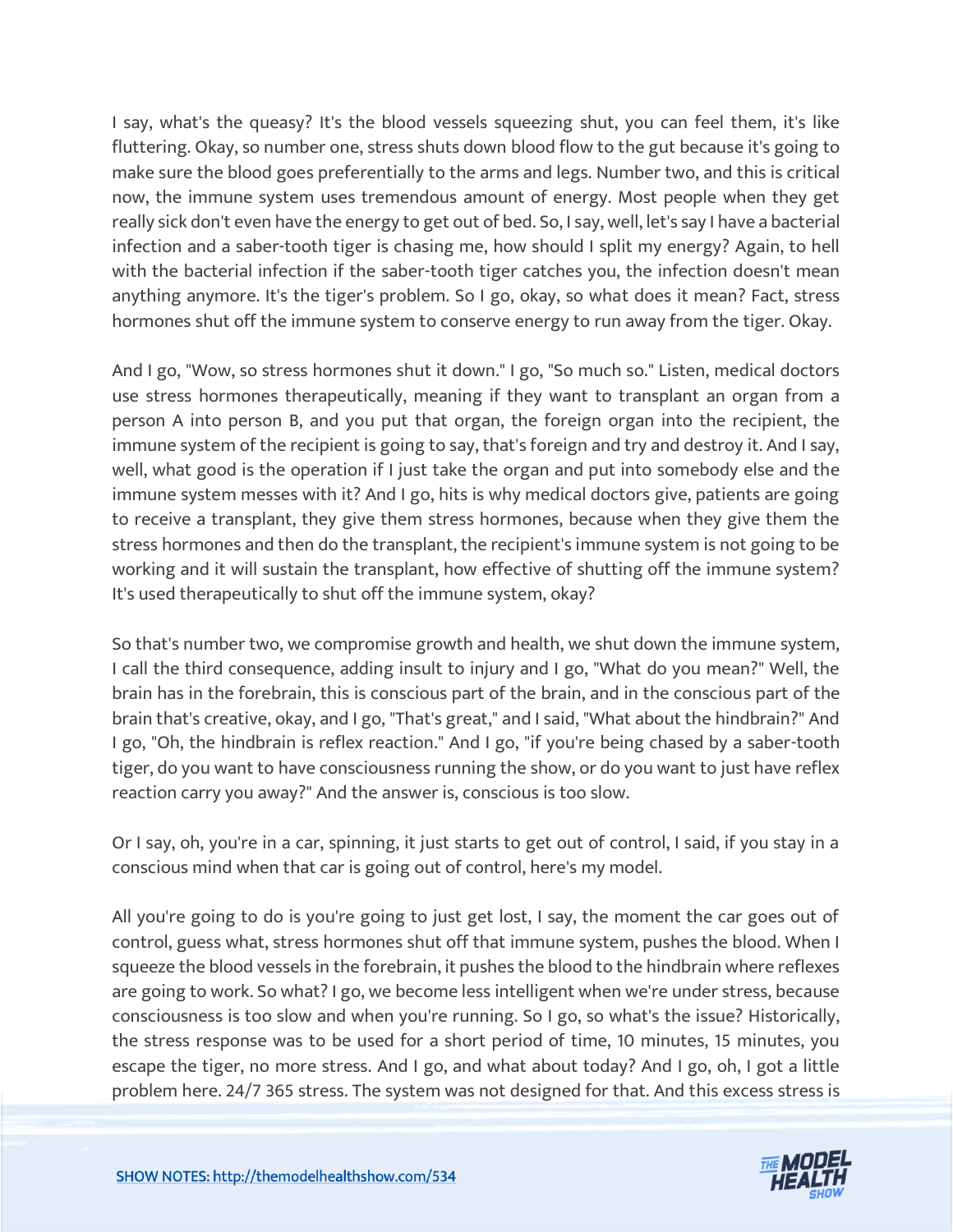responsible for up to 90% of disease on this planet, not genes. Genes, less than 1%. And all of sudden, I say, why is this important? Because if you tell somebody, genes caused that, then that gives them, oh, I'm not responsible, the genes did it and I go, no, because if you feel you're not responsible, you shut off your control and that's the point, I am in control.

**SHAWN STEVENSON:** Man, this is so powerful. What really struck me the most was when you said, "We become less intelligent when we're under stress," and I think this is one of the most well-seen things right now with people in fighting, it is a big lack of intelligence and even empathy and compassion and these higher order things are going to get put on the back burner.

**DR. BRUCE LIPTON:** Yeah, let me give you an example about the difference between growth and protection, 'cause that's what it comes down to. A stimulus provokes us to do something. If it's a good stimulus, you move to it, like love, food, something you want, that's a stimulus we move to that stimulus. And then I say, but when you move to it, you go open armed, why? I want to take it in. If it's love, I don't want to close myself down, I want to assimilate it, if it's food, I got to open myself up, take it in. So, growth means you go to the stimulus, open, okay?

But what if the stimulus is negative, a threat of any kind, I go, oh, I don't go to the stimulus, I go away from the stimulus. Do I go with my arms open? I go, no, you close yourself down because of protection. So, I say, so what's the difference? Growth, go to a stimulus, arms open. Protection, go away from the stimulus, arms closed. I say, why is it relevant? And here's a simple conclusion, you can't move forwards and backwards at the same time, you can't be open and closed at the same time. So basically, it says if you're in a stress mode, you've shut your system down and growth's shut down.

That's okay for a very short period, but if it's chronic, you've killed yourself, essentially. And I say, so why is it relevant? And I go, look at today's world. Every time you turn on TV, "Be afraid, be very afraid. Go hide in your house." And I go, "Wow, that just scary as hell," I say, why is it relevant? I am getting stress hormones dripping into my system every time I watch that damn TV, I'm getting stress hormones when I read a paper, go, and surf the Internet and I go, and what is that doing for you? And I say, it is compromising your health, and I go, oh, I say, that's where disease comes from, not from the genes, but you shut yourself down and then as I said, you become less intelligent, then what do you do, defer to the boss. Who's the one that's going to protect me? Whatever they say, I'm going to do, why? I'm not thinking, I'm just going to do what they say 'cause they know, I don't know. I go, "Oh my God, have we just screwed the world big time." I go, why? Because the planet is on 24/7 stress. Any compromises to your health, have compromised your immune system, okay?

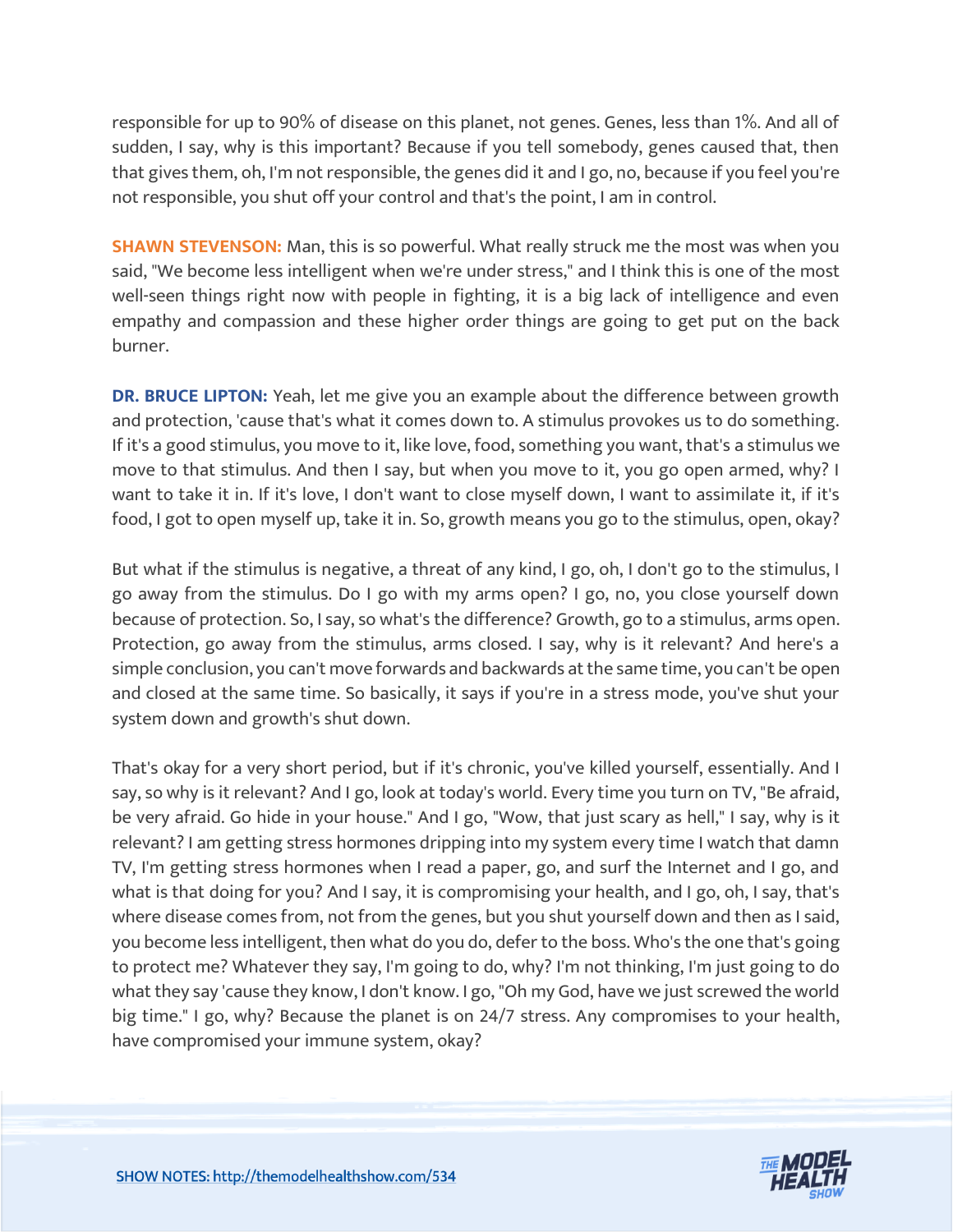And I go, so what does that mean? Now listen to this, in America, 40% of US citizens have two or more, actually 2.7 chronic diseases, 2.7. One chronic disease, 60% of Americans have, but 40% of Americans have 2.7. I go, so why is it relevant? They're compromised before the damn virus even showed up and I go, well, why is it relevant? Because when the virus shows up, are they weakened because the virus is so strong or are they weakened because their immune system is under stress? And I go, that's the one, And I said, but you blame the virus and then everybody is now afraid. Healthy people are afraid." And I say, so what's the relevance? Well, you got them scared to death. I said, oh, you scared them. I say, what's the result of that?

You've messed with their immune system. You've already compromised their immune system because the stress hormones function shut off the immune system. The more you scare them, the worse the consequence of the COVID is. Quantum physics is the most valid science on this planet. It's the one that's been tested the most and verified to be more truthful than any other science. And I go, so what? Because what's the first principle of quantum physics? "The mind is the creator of our life experiences" and it says, your consciousness is creating your life. And I go, why is that relevant? Because if you change your consciousness, you can change your life. It's it's like you don't have to wait for life to change from the outside, it's you on the inside. And so, we have been systematically disempowered. You have been manipulated by a belief system and then belief controls genetics and belief controls your biology. And if you start with a negative belief, you only end up with a negative biology, it's the only way it happens.

**SHAWN STEVENSON:** Often times we don't realize that we're outsourcing our thinking to external forces. And taking back control of our minds, it isn't just some superficial thing. On a very practical level, this can be much easier said than done, because of how our brains are wired. And so being able to grab control, take the reins of our brain in a sense, can be very difficult when our brains and our nervous system and our physiology overall, our biology overall is unhealthy, is imbalanced. Because the excessive stress, the chronic levels of inflammation that tens of millions, hundreds of millions of Americans are experiencing, and I say that very specifically because it's noted now that we have about 240 million of our citizens are overweight or obese.

And one of the biggest tie-ins here is excessive inflammation in the body, because our body fat, as our fat cells grow, which our fat cells are actually pretty amazing and they're an adaptive force, they're always seeking to adapt to the environment, and part of their adaptation is growing in size. They can actually grow a thousand times their size, which is just nuts. But what happens as our fat cells are expanding with getting filled with contents, is they're setting off an inflammatory response. In essence, it's signaling to our immune cells that these fat cells are infected. And we're seeing this carry over not just with systemic inflammation, but also with neuroinflammation, inflammation taking place in the brain. A research is now indicating that [metabolic disorders and excessive body fat directly contributes to brain inflammation and](https://themodelhealthshow.com/healthy-mindset/)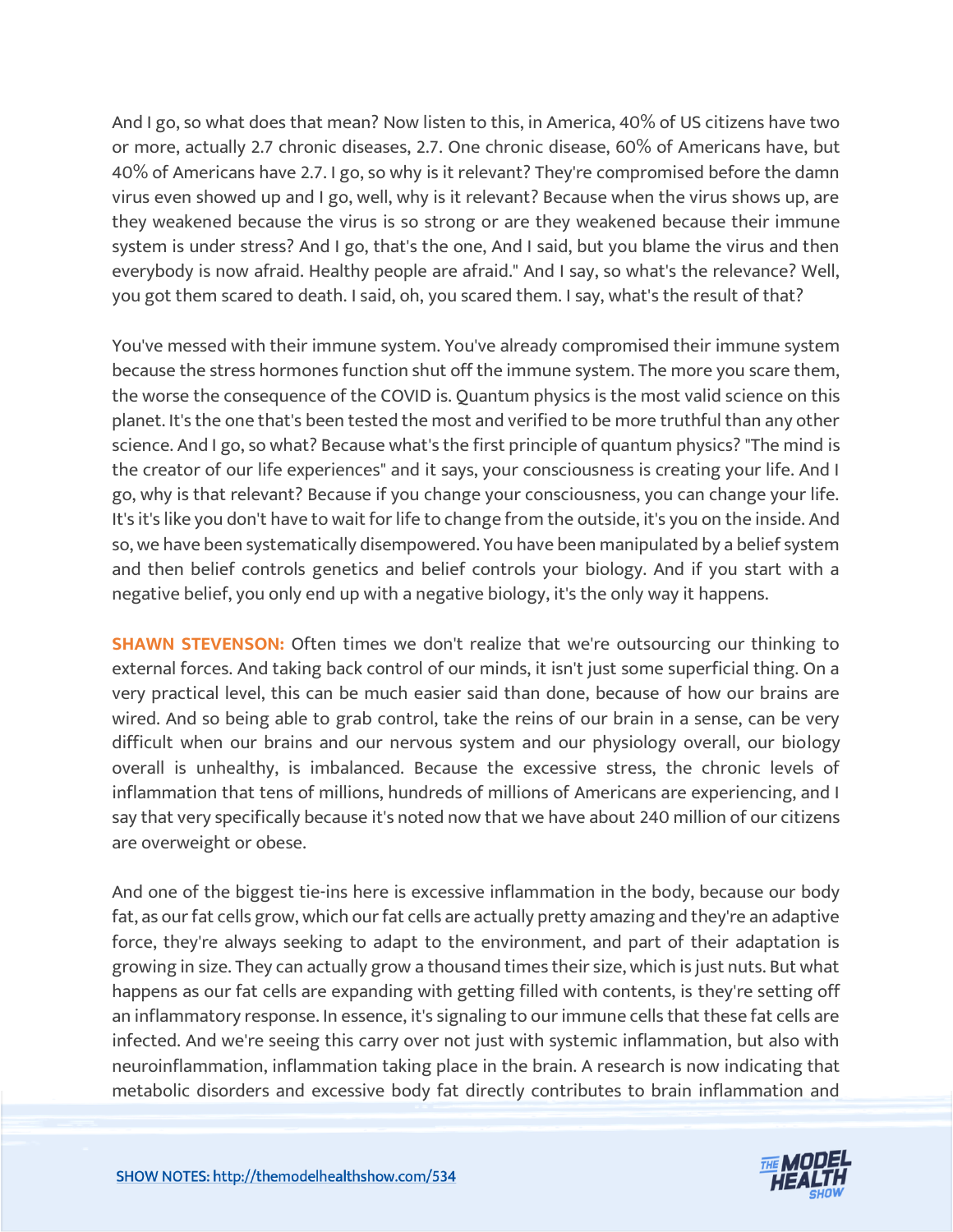brain inflammation contributes to carrying excessive body fat. So, addressing this, getting our brains and our physiology healthy is at the utmost importance for not just biological health, but for psychological health.

A recent study published in PLOS ONE, Public Library of Science One, revealed that the remarkable superfood that's been utilized for thousands of years, known as spirulina, has a potential to, one, improve neurogenesis in the brain, the creation of new brain cells, and two, it's been found to reduce neuro inflammation, reduce inflammation in the brain. That again is a rampant issue that's not being talked about enough. And not to mention, spirulina is absolutely loaded with micro-nutrients, vitamins, minerals, enzymes, antioxidants. It's just remarkable. And this is just one of the ingredients in the Organifi green juice formula that also has chlorella, moringa, ashwagandha, which is clinically proven to reduce excessive cortisol levels, coconut water, organic mint, this refreshing taste and feel. It's one of the simple, easy things to add in to dramatically increase our body's nourishment and also to, again, improve the health of our brain and nervous system. Head over to organifi.com/model and get 20% off their green juice formula and also their other incredible superfood blends as well. That's organifi.com/model. That's O-R-G-A-N-I-F-I.com/model for 20% off.

And now for our next expert. This is again somebody that I turned to... These are the top two guys that I turned to, Dr. Bruce Lipton and Dr. Michael Renard Beckwith. Michael Beckwith is a best-selling author and founder of Agape International. And in this segment, he's going to share with you how fear inhibits our higher faculties and how expanded awareness can help us solve our biggest challenges. Check out this clip from The Amazing Dr. Michael Renard Beckwith.

**DR. MICHAEL RENARD BECKWITH:** That's the virus of the mind, first of all, is fear. And fear diminishes your perspective, blocks your perception, inhibits wisdom, guidance and direction. So, the world has taken a nightmare pill where they're living in the vibration of a worst-case scenario and all the things that come with that. From the higher perspective, we're in a deep cleansing, which means that we're in a great clearing right now. You can see when you look out on the world events, things that would have taken years for us to discover, we now find out the next day, like politicians would tell a lie, you wouldn't know that for five years, they got away with it. Today, you can see them lying right in front of you, you know they're telling a lie.

So, things are much more transparent. So right now, we're in a situation where you're looking at the death of an old paradigm and the birth of the new, but the old paradigm is very loud and trying to hold on. And the new, you have little buds of the new springing up, but they're not as loud as the old. And so, I always like to say that those who are waking up and are embracing a higher order of being, love, compassion, generosity, service, there's no superiority

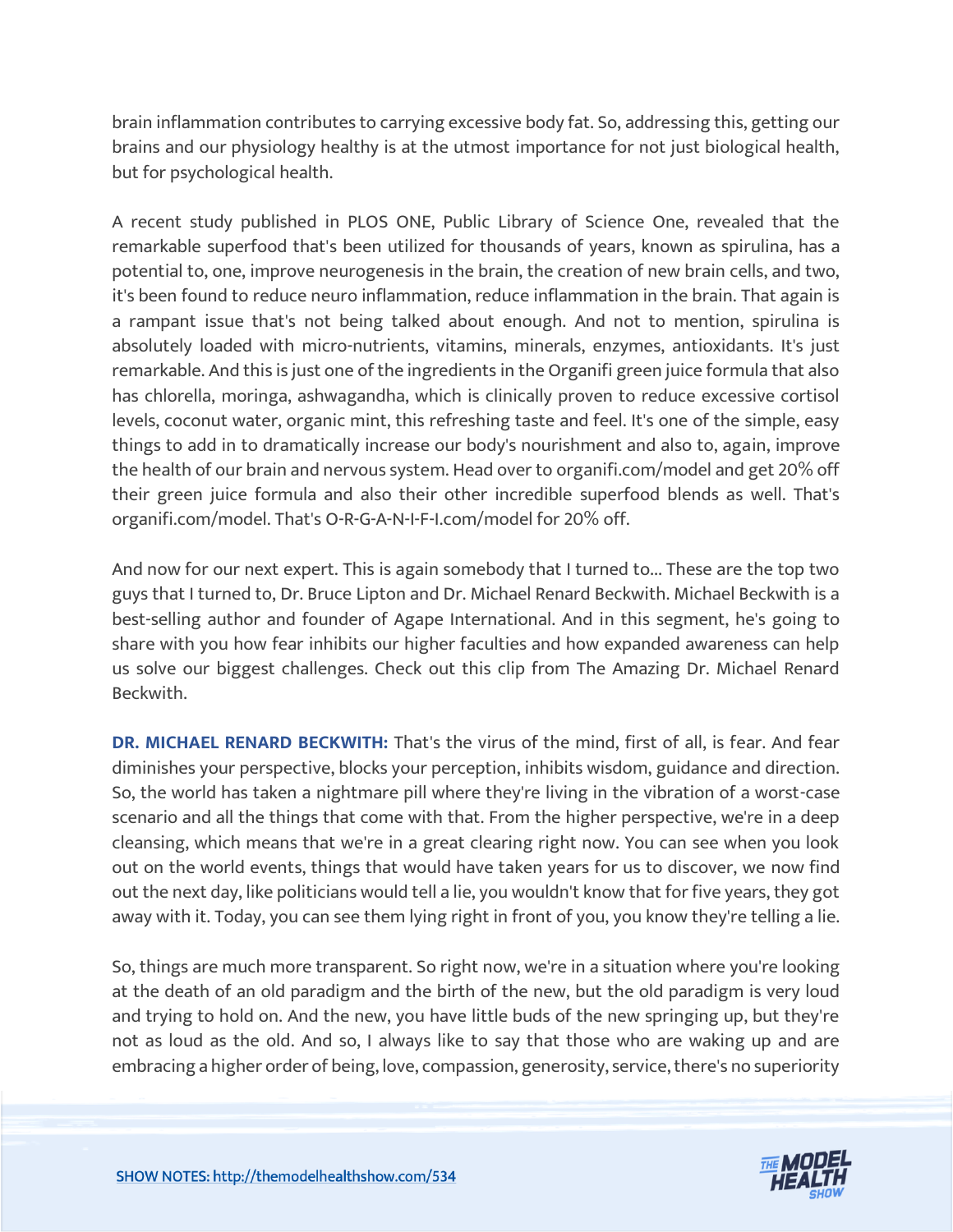or inferiority around humanity, we're all sourced from the same source, people who are awaken to that, I like to say that we are the reporters of the new paradigm that's yet to be.

And the other individuals are reporters of the status quo and that which is dying. So, when you turn on the news and you look at the reporters telling you something, they're actually reporting from a status quo, an old paradigm, and it inundates people's minds. People actually believe what they're looking at, even though they forget that we live in the most censored, one of the most censored countries in the world, and you're only going to get what powers that be want you to see.

So, when we ask what's going on, there's a lot of flux, lot of turbulence. So, what looks bad, and it is terrible, death, mayhem, police brutality, politicizing of COVID-19, making a political football rather than dealing with some serious science behind it, it's all a part of an old paradigm trying to hold on. And the first thing that has to happen is individuals have to know how to handle fear. They have to know how to navigate with that. They have to know how to not allow it to run them. Sometimes what I ask people to do is to take out a newspaper, read it from front to back, put it away and then pick it up six months later and read it. And you'll see all the things that was the top headlines, and everybody was concerned about this, has generally faded and something else is taking its place. And what is taking his place is another fear-based way of looking at life. So, we have to understand that these things do pass. Now the way that you're describing this is, there's the universal perspective, millions of galaxies, multi-dimensional universes, the cosmos is always expanding, the eternal presence that we're living in.

That's timeless. And then there's time. And so, our role is to bring the timeless into time, meaning creativity, innovativeness, resourcefulness, poetry, generosity, those are timeless, it means you've gone to a space outside of time and you've brought something into time. That's what a soulful artist does, they bring something into time. So, most people lose their perspective, and they live primarily from fight or flight, they're trying to save their life, they're into the survival frequency, they lose their perspective of the cosmos, of their connection to the timeless. So, this is what spiritual practice is all about. It's not about magical thinking, wishing that something wasn't happening, or burying your head in the ground and pretending that a bad thing did not happen, it's about understanding that in this universal perspective, there aren't any problems. There are only ideas and solutions and spiritual prototypes, and we have to go there and get them and bring them here. There's a solution for everything. There cannot be a problem and not be a solution. That's an impossibility. But you don't get to the solution from fear or being time blinded. The solution comes from your expanded awareness.

**SHAWN STEVENSON:** No compilation of expert voices would be complete without hearing [from a neuroscientist. Dr. Wendy Suzuki is a world-renowned neuroscientist and best-selling](https://themodelhealthshow.com/healthy-mindset/)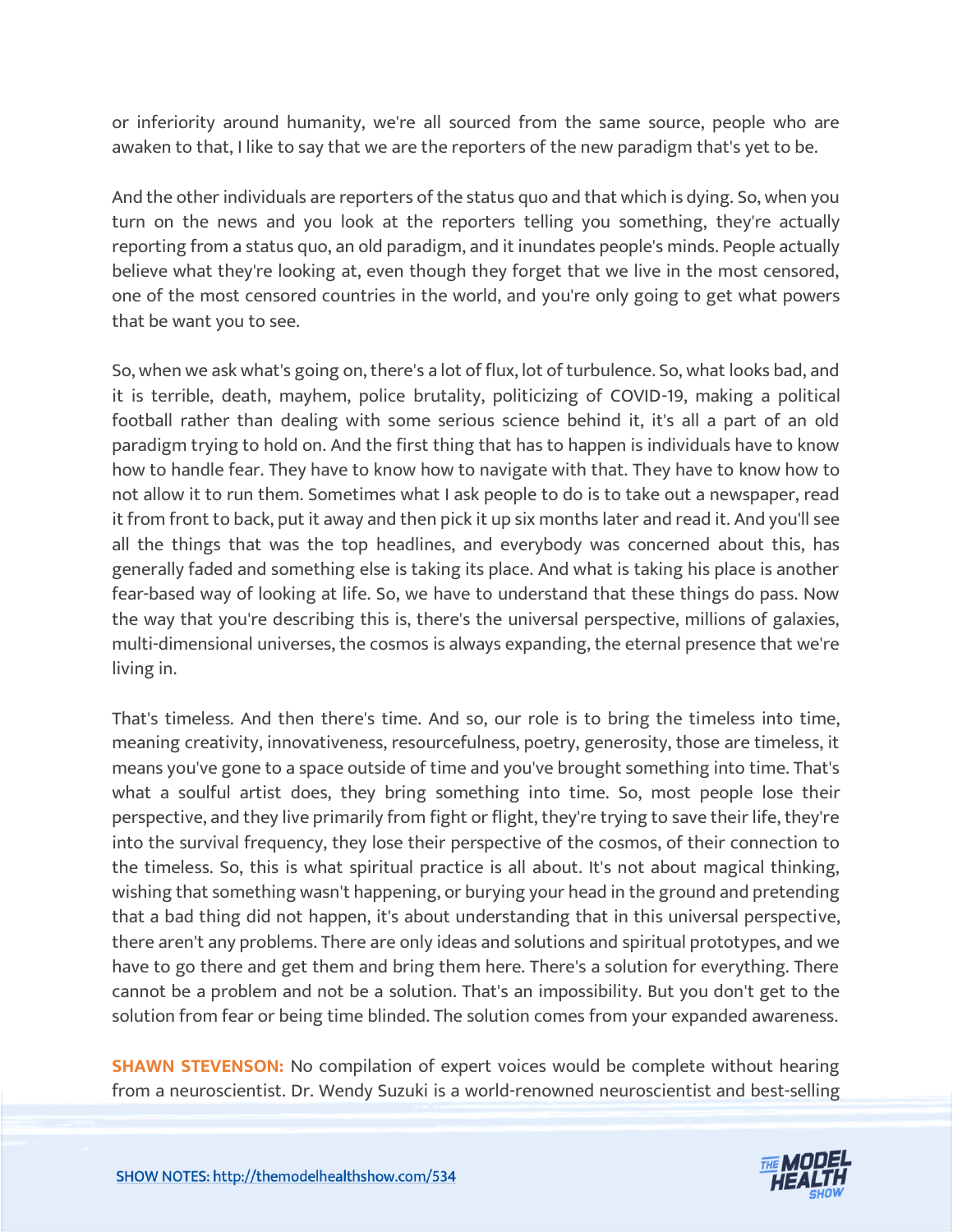author, and in this clip, she's going to be sharing with you what anxiety actually is from a neuroscience perspective and how anxiety can be turned around and used as a gift of empathy. Check out this clip from Dr. Wendy Suzuki.

**DR. WENDY SUZUKI:** So, anxiety is simply defined as that worry for an imminent possible event or worry about uncertainty. So, look around, pandemic, Delta variant, what could be more uncertain than that? And fall coming with us and school going back and all of that. So, not surprising, that base definition of anxiety going up.

And before the pandemic, 90% of the population raised their hands when asked, "Do you feel anxiety during the day?" That has clearly gone up, and so this is something that we're not suffering all alone. Look around the room, 90% plus more people in this room are feeling the same feelings as you are. So that's the important place to start. So where does it stem in the brain? It stems from our stress response system. This is an evolutionarily ancient system that was developed, and this is a key point in the book. The stress and anxiety response system was evolved to protect us. It is a protective mechanism, and I'd like to say that over and over again, because all of us, including me, it's like, oh, stress, anxiety, just get it out. Just make it leave. But this is one of the key messages in good anxiety, at its core, it is protective. How can we reshape and re-funnel the activation energy in stress and anxiety to help it protect us more, get back to that core feature?

And so how do we do that? Everybody's heard of the fight or flight response. It is under-girded by a part of the nervous system called the sympathetic nervous system that's automatic... If there is a danger or a possible danger, what happens, your heart way goes up, your respiration goes up, all your blood leaves from your digestive and reproductive systems, goes to your muscles to allow you to either fight or run away.

And that happens whether there's a lion coming at you or whether there's a big worry of global warming, pandemic, all these things, even the threat of that possibility, that anxiety can activate the same system. So that's where we're getting tripped up in our modern society. Way back 2.5 million years ago, our ancestors had the same system, but they weren't bombarded with stress and anxiety every single day, there's an occasional lion that might come our way and we can run and get rid of it and then go back to normal. Today, 24-hour news cycles, Instagram feeds all the time reminding us of the beautiful clothes and the beautiful life we don't have and all of the dangers in our world, which are real. And so, it's activating our stress system to an overload and that is not healthy, that is not normal and good anxiety gives you a huge list of tools to start to address that overload of stress and anxiety.

**SHAWN STEVENSON:** Yeah. Oh, my goodness, so powerful. I love the detail that you gave, the [ancient human example and then a modern circumstance, and really what I took away from](https://themodelhealthshow.com/healthy-mindset/) 

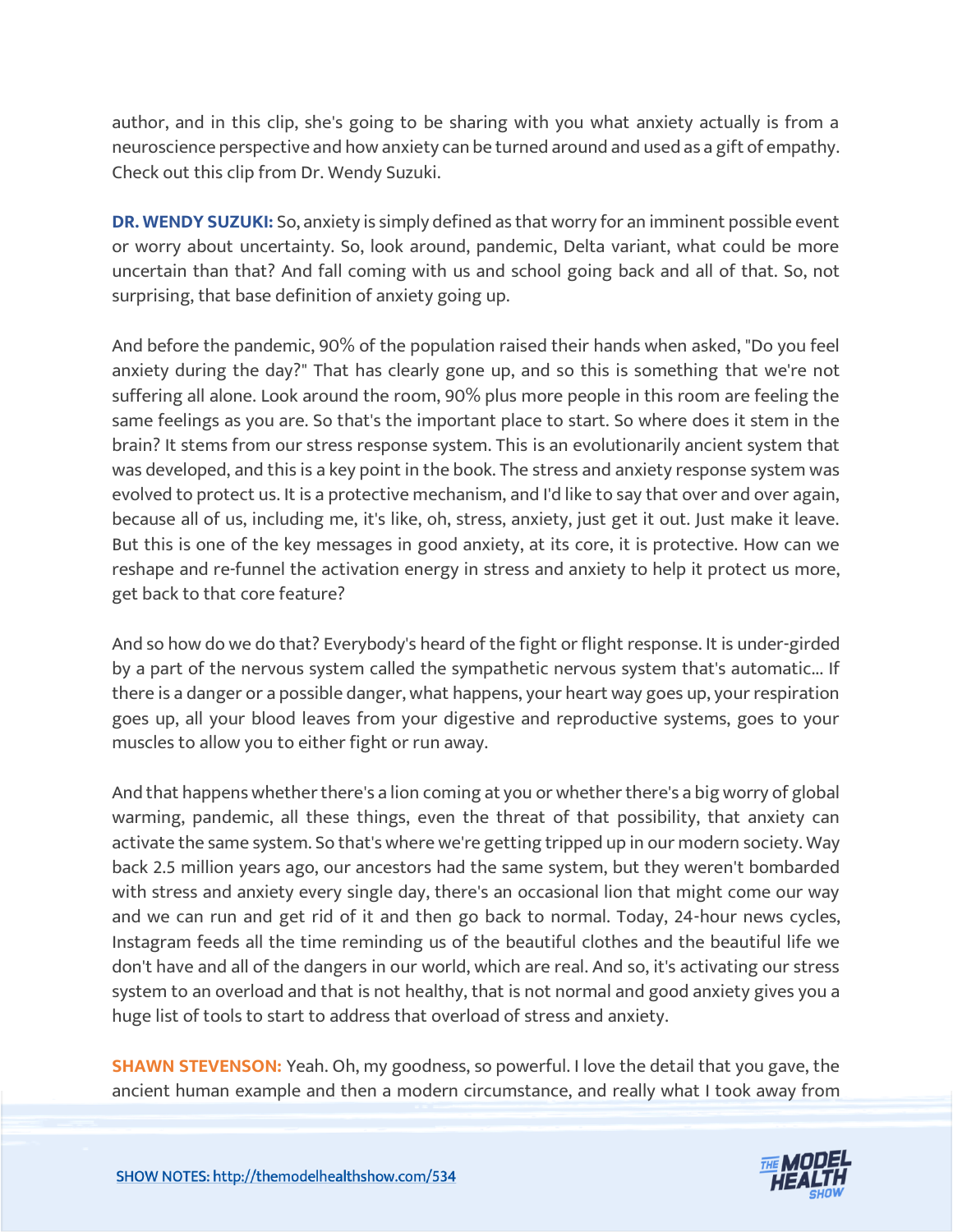that is a very clear indication that this overwhelming fear, stress, anxiety, those very important systems that we have, they can respond to what is an eminent real threat and to what is imagined as well, and your brain doesn't know the difference. Is that right?

**DR. WENDY SUZUKI:** Yeah. Your brain and your bodily response does not know the difference. So, you can be worried about global warming even when we're not experiencing it, even though we are, and that will give us the same fear response. And again, it's protective. We're getting ready to move, to act on it, and that's the other problem. A lot of these issues are... There isn't the lion to run away from. And so, what I've talked about in the book and what I've given tools for is to help you turn that worry into some kind of action to dissipate, to use that energy in a positive way. Why am I doing that, because that is what the system was evolved to do and it gives you a way to dissipate that, it decreases your anxiety, it uses that activation energy but in a way that is beneficial for us.

**SHAWN STEVENSON:** Yeah. So, this experience... So first of all, I want to reiterate this. Our experience of anxiety is actually biological feedback.

**DR. WENDY SUZUKI:** Yes.

**SHAWN STEVENSON:** And it's giving way to a new change in perception, in action and our issue, though, and I want to ask you about this, instead of addressing this critical feedback that the anxiety is giving us, I also want to mention this too that the anxiety can be the superficial thing that we see, but it can be something that's unconscious potentially that's driving the anxiety.

**DR. WENDY SUZUKI:** Yeah. Sure.

**SHAWN STEVENSON:** So, it can be used more of an investigative tool, right?

**DR. WENDY SUZUKI:** Yes. Yeah.

**SHAWN STEVENSON:** But in our society today we often utilize things to basically suppress it.

**DR. WENDY SUZUKI:** Exactly.

**SHAWN STEVENSON:** And so, what are some of those things that we tend to do? Like drinking, for example, or maybe being on social media and potentially making it worse.

**DR. WENDY SUZUKI:** Right, right. So, we talk about this in the book as different categories of [coping mechanisms. Everybody has their coping mechanisms from potato chips to chocolate](https://themodelhealthshow.com/healthy-mindset/) 

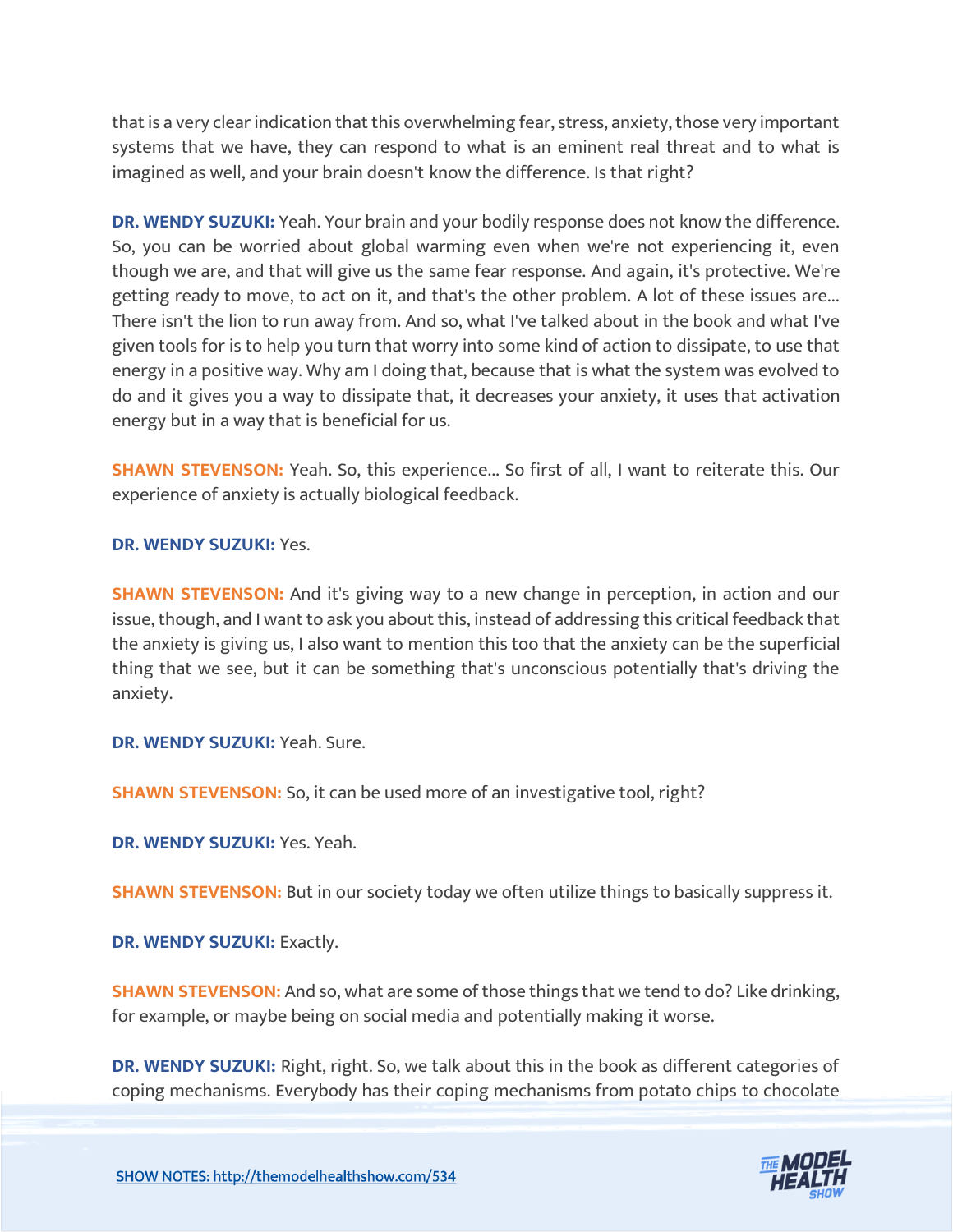to Netflix watching and there are definitely more positive coping mechanisms. If you turn to meditation if you turn to calming breath work, positive, positive coping mechanisms. Alcohol is a common one that one can indulge in every once in a while, but too much that becomes a negative coping mechanism because it feeds some of those negative feelings and also going back to the importance of sleep, it can diminish your sleep, that makes your brain and your emotional regulation much more poor and that does not help with your stress or anxiety at all. So, there are different categories we talk about and one of the exercises is to take a look and list out your particular coping mechanisms and start to categorize them. A lot of this book is helping you step back and take a look at what you were doing in your life around anxiety and be more mindful about that and learning from it. And as you were saying, I think anxiety can be one of the most powerful self-help tools that we never knew we had. Imagine that it goes from the thing that you want to throw out the door and never see to something that actually could help me learn about myself, make my life less stressful if I just learn how to learn from it.

**SHAWN STEVENSON:** This is so good. So, what could anxiety be trying to tell us, for example, what are some examples? If we're feeling that just existential angst or feeling impending doom... You describe a lot of the different feelings that people get. You mentioned there's a garden variety, daily anxiety, and there's more severe instances, but they're all giving us biological feedback.

**DR. WENDY SUZUKI:** Right. Exactly.

#### **SHAWN STEVENSON:** What could anxiety be trying to tell us?

**DR. WENDY SUZUKI:** Yeah. So, I think the easiest thing to understand is what are... It tells us more about what we value, what we really love and what we need in this life. And throughout the book, you will learn all about my own personal anxieties because they are the examples that I turn to. And so, one of the anxieties that I talk about that has been with me for a very, very long time that people don't initially appreciate because I'm a speaker and a teacher is that I was a very, very shy kid, it was social anxiety that I had. I didn't like to speak out, I was very awkward in social situations. I was never one of the cool kids, I was the wallflower.

And even in class, I love learning, I love school, but I found it hard to raise my hand and jump into those conversations like I wanted to and that really taught me about how much I wanted to be a part of social interactions, even though I was afraid to do it, and over the years, I've learned how to speak out, how to become a good and effective teacher and speaker, and those were things, that fear, is something that I needed to get over. But it's really taught me how much... Ever since I was a young girl, I valued those friendships, those social interactions, and [it](https://themodelhealthshow.com/healthy-mindset/)'[s changed the way that I appreciate my friends, my family, as I started, as I...](https://themodelhealthshow.com/healthy-mindset/)

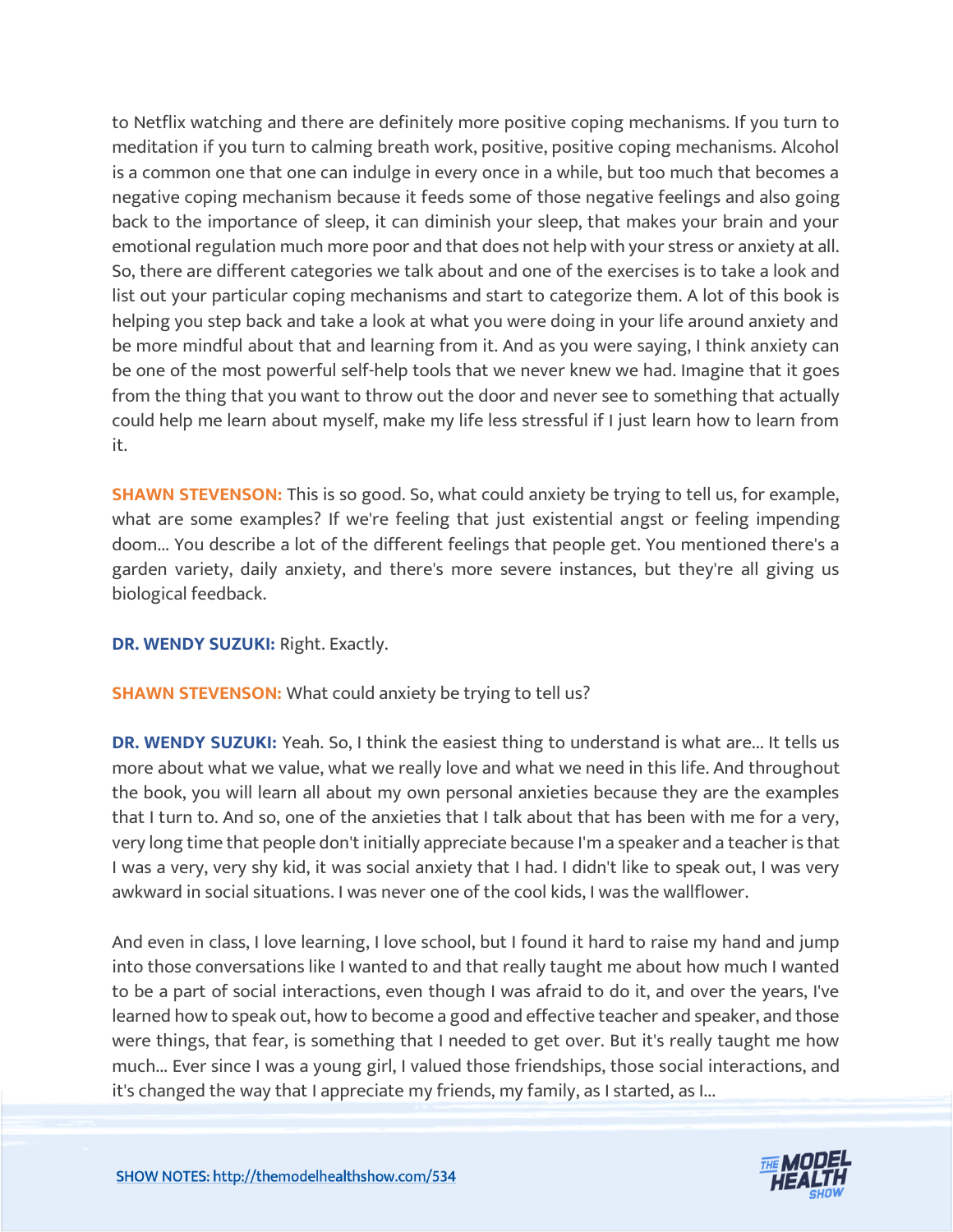In fact, this has changed as I wrote the book. And I'll just bring up one of the other things I learned from that particular anxiety, which is I realized it was one of my special gifts that came from my form of anxiety, because I was working hard to figure out what are those lessons that come from anxiety? And I was like, "Oh my God, I've been doing this all of my teaching career", because... So, what have I been doing? I have been spending extra time and effort making sure that the shy students in my class, the students that didn't raise their hands like Hermione Grainger and Ron, "Pick me, pick me, pick me," I love those students too, but I was concerned with the ones that were too shy to do that, that still wanted to interact with me, they wanted to show me what they knew. How did I know that? Because I wanted to show my teacher what I knew, like see what I am thinking about and see how I understand this. And so, I spend the time before class and after class and during office hours making sure that there are safe spaces for the less bold students to come and just chat casually so that I could get their insight and kind of take the pulse of the class that way.

Why do I do that? It takes a lot of time. I do that because I know how they feel. That form of empathy comes from my anxiety and everybody has that. What is your worst anxiety? You know how that feels, and you can turn that around and make that into a gift of empathy that is unique and special to you. And once I realized that I'm like, okay, that is the core, that is the lesson, that is the learning that teaches me about myself, but also gives me gifts to give to other people.

**SHAWN STEVENSON:** Up next in our compilation, "Looking at the impact of fear and anxiety and how to reframe things for a healthy mindset moving forward", we have New York Times bestselling author and health and wellness expert, Abel James. Abel is going to be talking about how fear is connected to a form of hypnosis and why you need to be mindful of your media diet in a simple way that you can unplug right now. So, check out this clip from the remarkable Abel James.

**ABEL JAMES:** One of the things you learn is that we're running on autopilot. 95% of the stuff that's happening with you is happening without you realizing it. And when you're in a state of fear, especially a perpetual state of fear, you cannot think rationally in the same way that you can when you're in a different brain state. Your physiology is different. You cannot process emotions and data the same way that you can when you're not in that fear of state. So anyway, we have been conditioned to be in a fear of state for over a year now, from all sorts of different directions, and there are a few different articles I've read about how...

If you look across the different countries over the past year with the pandemic and all of this, it's been about 50-50 good news, bad news. In America, though, the media environment puts [out 90% bad news. So, when you are being conditioned... We don](https://themodelhealthshow.com/healthy-mindset/)'[t realize that those little ads](https://themodelhealthshow.com/healthy-mindset/) 

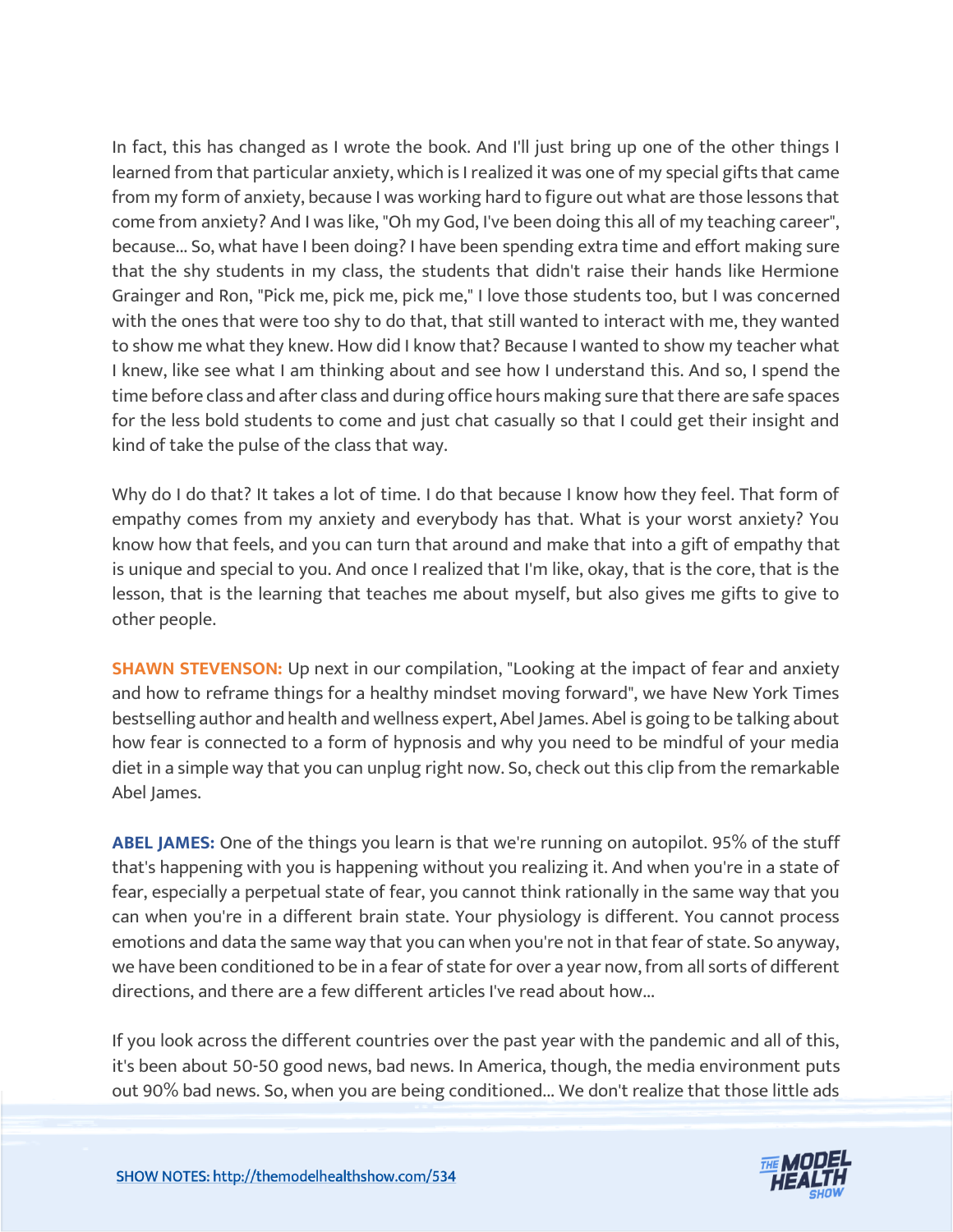that are following us around the internet, buy this mask, or buy this hat, or the billboard that you're driving down the highway and just catches the corner of your eye, "Buy a Big Mac, it's red" or "You're not a man, if you don't buy this jewel for your wife." These things affect us, and they are something that we wouldn't have had to have our shields up against historically speaking as humans. So, knowing that we're in this environment, be very careful with your media diet, with what you are exposed to. If you're in that state of fear, you're going to be conditioned and almost hypnotized into a different state, and what I'm seeing is essentially hypnosis. It's like a mild hypnosis among the population such that you have these bubbles of people who are living in a completely different reality than other people. And if your reality is being dictated from the top down, that's a very dangerous place to be. It's a very dangerous place to make decisions from, so do what you can to detach...

One of the reasons we live in the middle of nowhere is because we can. We can just go out there and you see how little a lot of the stuff that seems like it matters on the internet, you see how little it actually matters when you might get eaten by a lion or you'll die if you stay out all night because it gets cold up here in the mountains. That stuff is real. The internet isn't real. A lot of the fear, a lot of the messaging, it's just virtual still, and if you turn it off, you'd be amazed by the mental space that you get back. It's so worth it, even just a few minutes a day. Don't go on anything, turn it all off. Go away, go on a walk. Not with your phone. Go on a walk by yourself with someone you care about, with your dog, have an actual human moment.

**SHAWN STEVENSON:** Next up in our compilation, "Analyzing the impact of fear and anxiety and how to reframe things for a healthy mindset moving forward", is one of my good friends, I've known him for well over a decade. He's a New York Times bestselling author and accelerated-learning expert, Jim Kwik. Now this conversation blew me away because of seeing how Jim is able to take what he's been teaching for decades and loop that in, tie that in with our current circumstances.

How what he's been teaching is related, he took this topic of fear and anxiety and implanted that into his remarkable data set and is providing some very practical insights, and in this clip, he's going to be sharing how you essentially create a mental algorithm for fear and anxiety, plus a practical way to reduce fear exposure and boost feelings of empowerment. Check out this clip from the one and only Jim Kwik.

**JIM KWIK:** When we're in our survival brain, we're held hostage from our rational brain, our ability to make good decisions, our ability to see things clearly, and people know that, media knows that, politicians they know that, and we're not going to make very solid choices in our life when we're in that survival place, when we're in fear, everything's going for just be able to live, and so we get irrational, we start hoarding toilet paper, we start doing things that just... [Start seeing people through a different lens, which could be a big challenge, and even outside](https://themodelhealthshow.com/healthy-mindset/)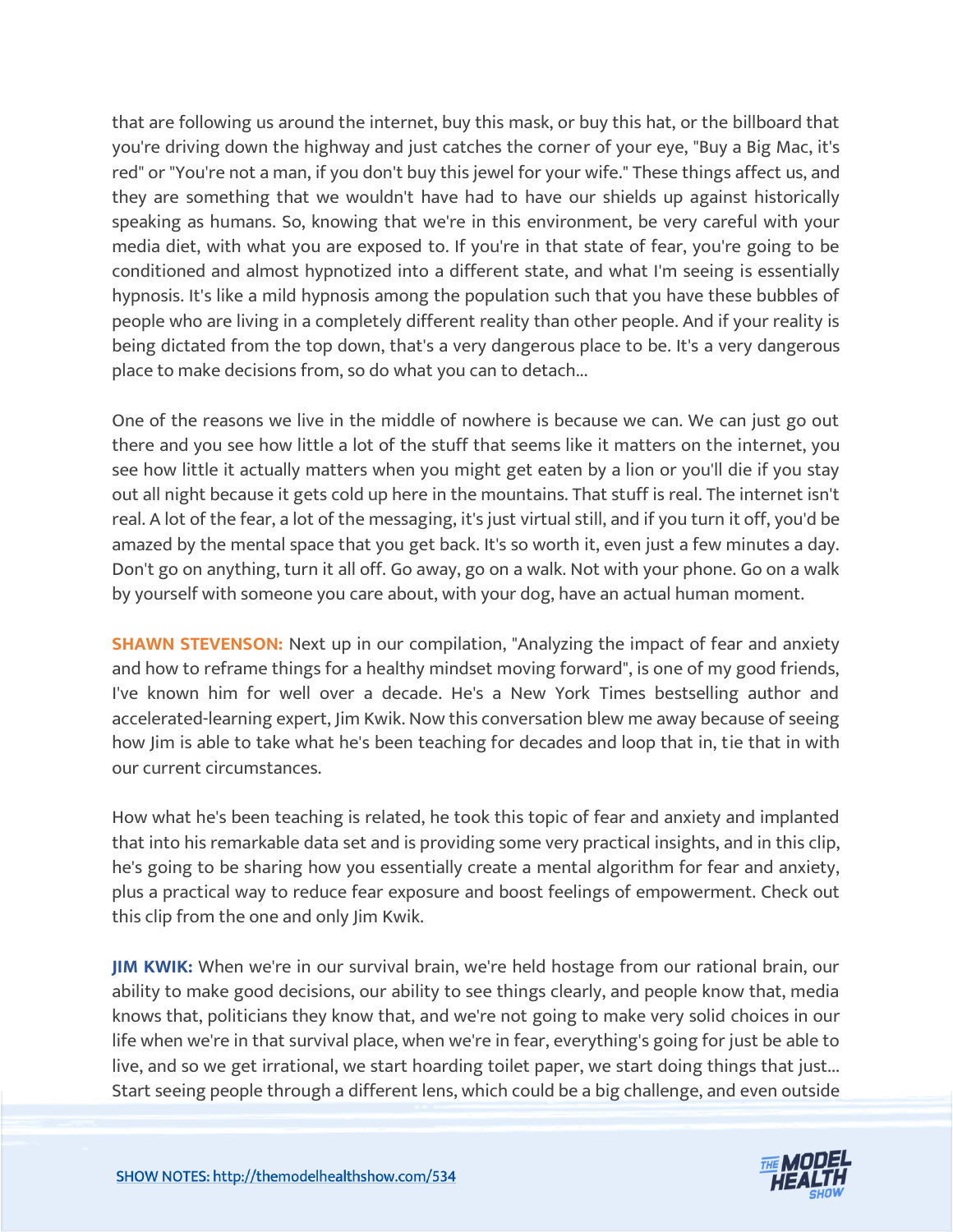of just the current world events, when people have fear. In Limitless, I talk about how limits are learned, and fear is the limit, it's a constraint, there's a border or some kind of boundary that we're bumping up against, and it could be anxiety around taking a test, it could be fear of public speaking, it could be a fear of starting a business or getting into a committed relationship where fear holds us back.

And so, in Limitless I have a quote from a French philosopher and he says, "Life is the C between B and D." And people are thinking I'm speaking in code, but B stands for birth, D stands for death, life C stands for choice. I really do believe that these difficult times, they can define us, these difficult times can diminish us or these difficult times they could develop us, we decide. So, some choices that we're working with clients, like little choices that they could make to be able to get over fear, to mitigate fear so they're not in that fight or flight where, like you mentioned psychoneuroimmunology, where they're more susceptible to colds, to the flus, to viruses. Because if you're chronic stress, we talk about how it shrinks the human brain and then there's different things that people could do to manage and cope with stress, chronic fear. It's a big challenge.

And so how do we manage it? And so, some choices... First of all, I have had this global... I think symbols are very powerful in the human psyche. I think metaphors are a wonderful way to learn. Metaphors are kind of a short cut when you're comparing something you don't know to something that you do know all of a sudden, and you make a connection that wasn't there before. The metaphor I'm using is one of big transformation, is that of a butterfly, very simple. And a lot of... While the beauty is in the butterfly, the growth happens in the cocoon. And a lot of people feel like they're in a cocoon the past couple of years, they might be physically distancing themselves and they might be alone, they might be alone with their thoughts, they might be working at home or living at work, they don't know, or their kids are in and out of school, they're alone with their doubts, they might be feeling alone, mental health challenges are on the rise.

And so, while you're in this cocoon, how do you come out of it? 'Cause while the beauty is in the butterfly, the growth happens in the cocoon. And so, it's a struggle to be able to get out so that you develop strength and commitment, character, and the things that... Capabilities, to be able to soar to new heights. Here are five or six things that people could... Choices that they can make, going back to the decisions, and we can riff on this with your listeners on what they could do to just empower themselves so they could have their sense of agency back where they're not giving away this kind of... Or where they feel like they're a victim and this is happening to them where they could, as you talk about, control the controllables.

So, I'll make 'em easy, I'll make 'em all Cs, right? So, during doing this time is a wonderful time [first to get clarity, clarity is power. Because it](https://themodelhealthshow.com/healthy-mindset/)'[s really hard to stop somebody who knows where](https://themodelhealthshow.com/healthy-mindset/)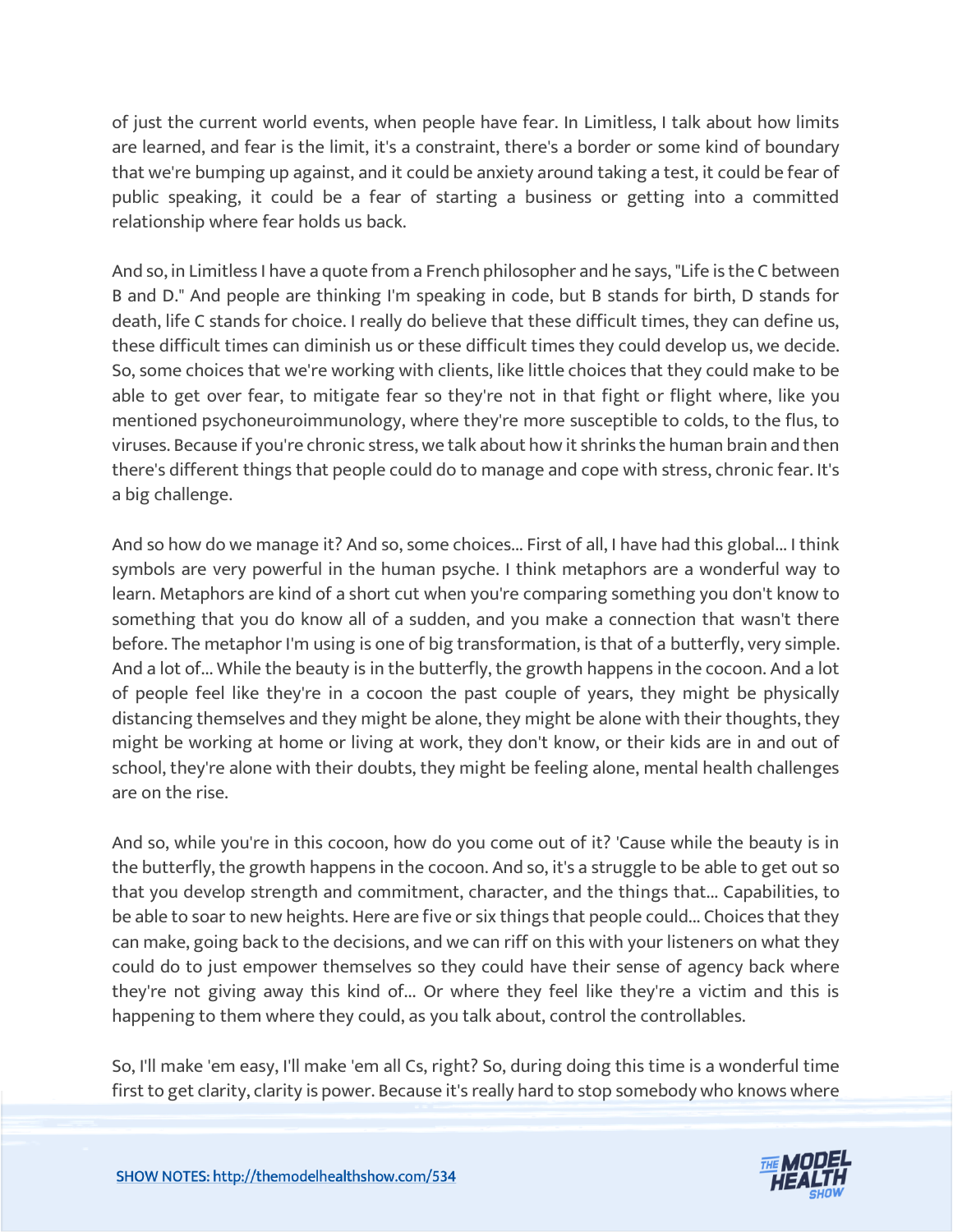they're going and why they're going there. You know what I mean? But a lot of people that were we're living, there are forces out there that try to confuse you with their messages, with manipulation of data, and a confused mind doesn't do anything so you're mobilized, just like where fear could lead to freezing or fleeing. And so, clarity. And so clarifying questions, I believe questions are the answer and they're an amazing tool that we could use. One question is something simple like, what's most... Just start basic. Solitude is a wonderful time for selfreflection, and so maybe it's asking yourself, What's most important to me in life? What's most important to me in my health? What's most important to me in my career?

Zero base thinking, if I was to start over, what's really important to me in my security and my personal freedoms and the things that matter to me most? And I always tell people, it's not just time management, it's priority management, that the most important thing is to keep the most important thing, the most important thing, right? And so, what is most important to you? Maybe it is your freedom, maybe it is growth, maybe it is love and family, maybe it is contribution, maybe it is safety, maybe it is adventure. So that's your north star. 'Cause sometimes when we're going 100 miles and as many people do, we're just burning, driving that car going really fast, we don't ask ourselves, "Hey, am I still going in the right direction?" 'Cause we just do it every single day, and we know this through studies that upwards of 40% or more of our behaviors are just habitual, they're unconscious, we're on autopilot.

But like Dr. Stephen Covey, who wrote Seven Habits of Highly Effective People, says, you don't want to climb the ladder of success really efficiently and get to the top and realize the ladder's leaning on the wrong wall. So, the second question I would ask besides what's most important to you in these areas, what's the most important to you, where you're going to live, what's most important to your kids' education is, are my actions aligned with those values? That's the congruency and the integrity. The most fulfilled people and the happiest people, those cultivating those emotions to be able to dilute the fear that's out there, they're on purpose. And so, a lot of people feel burnt out because of fear. Because they're burning on all cylinders and their hormones are all out of whack. They're staying up late at night because they're on social media scrolling through all the crazies that's going on.

And I would say that sometimes we don't feel burnt out 'cause we're doing too much. Sometimes we feel exhausted and burnt out because we're doing too little of the things that really matter, the things that light us up. The things that make us come alive. And so, I would really hone in on those four or five things that are most important to us and take some time to pause and just ask yourself, and then have this conversation with our your kids, have this conversation with your significant other, find out what their values are also as well, and are we doing things every single day to meet those things.

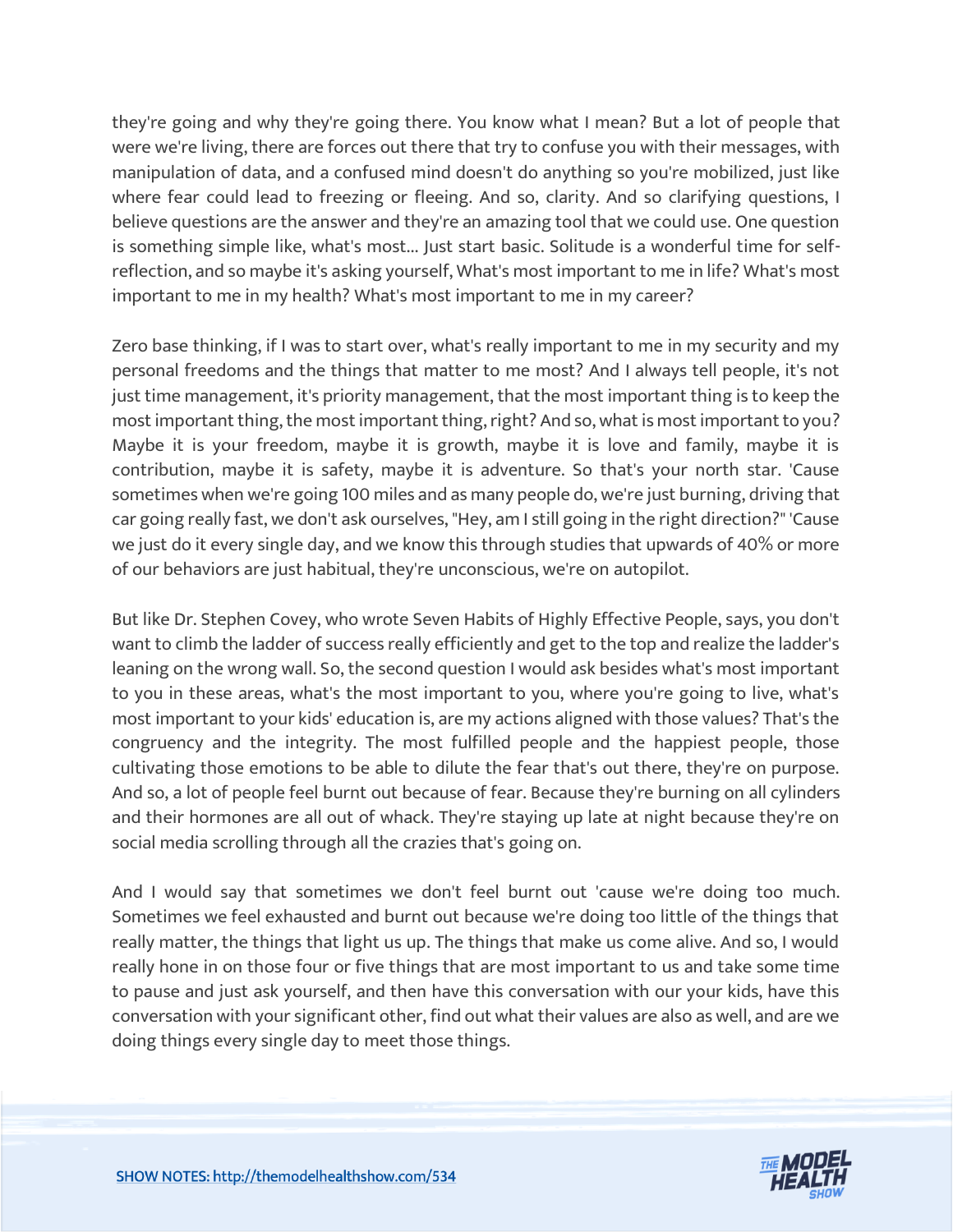**SHAWN STEVENSON:** Yeah, I love this so much and thank you for pointing out to have these conversations with our kids as well. Kids are some of the people who are unfortunately struggling the most right now with this time, it's kind of a massive, big social experiment. And so, finding out what is their biggest value, what's most important for them, what's their priority and asking these clarifying questions, what's most important to their health, what's most important to their happiness? And the same thing with our significant other. And there's something healing, of course, just having these conversations, period. The thing about you man, you help to bring out what's kind of rattling around in our minds to the surface, so we can get a good look at it. And I want to reiterate this point, that clarity...

So, we've got our clarity question, so it might be, what's most important to me in life, and for you, it might be your family. But are your actions actually demonstrating that that is your biggest priority? And if not, wouldn't this be a good time to adjust to make that the reality? The same thing with our health. And when we seem like... When it may seem like the world has taken something away, for example, your priority with your health is working out, going to the gym, but the gyms are closed down, the parks have got the caution tape up around and you're like, "They're taking away my ability to exercise and to be healthy", but this is an opportunity for us to find a way, get creative because chances are, this isn't the first time that something abnormal is going to happen in life, and so I think it also develops that skill set of resilience.

This is so good, man. So, clarity is number one. It's amazing. This is so, so important.

**JIM KWIK:** Yeah. So again, we're talking about the choices. Life is a C between B and D. These are small choices, and you don't have to spend hours on this, but that's... I think part of success is just getting to know yourself as you're evolving through this life, whatever cycle that you happen to be in, and part of that, it could be journaling, it could be your own meditation, it could be talk therapy, right, self-awareness really is a superpower. The second C I would say, in no specific order, is care. Again, something your show is all about. That self-care is not selfish and all the things that we talk about. And it's not just eating the best foods and optimizing your sleep or going to the... Getting body work done, it also is caring.

Part of self-care is realizing when you say yes to somebody or something you're not saying no to yourself, and a lot of people, they're burnt out because they have too many tabs open and it's still taking up a lot of space. It's requiring a lot of energy, people are over-committing all the time to things that they can't fulfill on, and so there's kind of a breach with your own commitments and your own trust with yourself. I would also say that part of self-care is making the choice when you say yes to something like all that craziness that's out there. It's interesting, like a lot of us are on social media, right? And there is an algorithm to social media, clearly. And one of the algorithms is, whatever you engage with, you get more of, right? So, if [you just happen to be really into, we mentioned this before, but cat videos or whatever, that](https://themodelhealthshow.com/healthy-mindset/)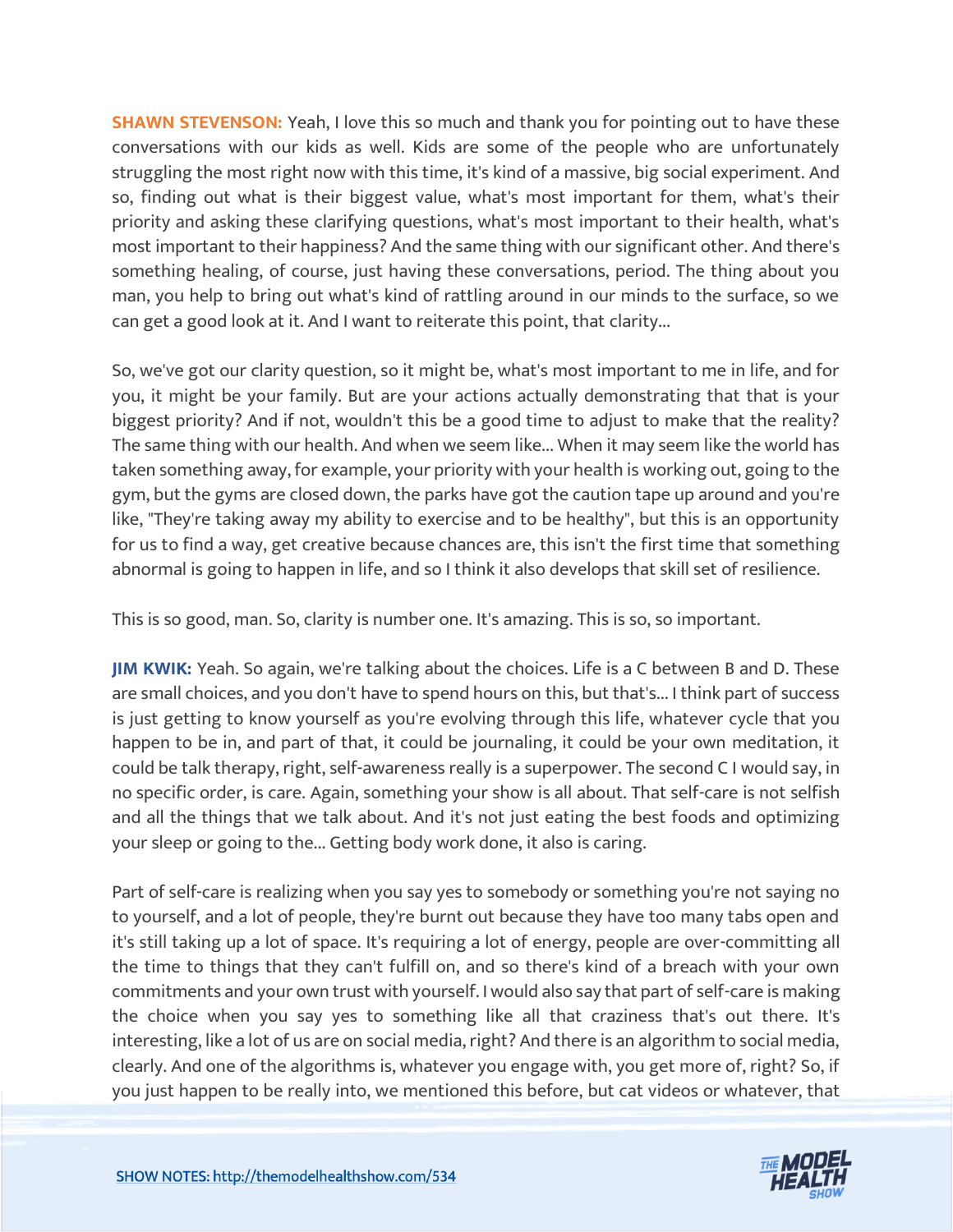you just engage, you like, share, comment, watch all the cat videos, then they're going to show you a lot more cat videos, and that's going to be your perception, that's going to be your newsfeed.

Well, your mind has a similar algorithm. Whatever you're consistently engaging with, they're going to show you more of. And media marketing knows this. If it bleeds, it leads. If something is threatening part of your brain, let's say they make the look, it's hijacked and you have to pay attention 'cause that's your survival, so you have to pay attention to what's dark, threatening and scary. And the challenges, if that's what you're engaging with, just like the cat videos, they're going to show you more of it. Your mind is going to see literally in your observation, in your perception, more of that darkness, scariness, the threatening things because that's what you're engaging with. You're training your nervous system saying, "This is important." And the challenge, though is that leaves you very little bandwidth for hope. That leaves you very little bandwidth for opportunity. That leaves you very small bandwidth for solutions. Further things... Leaves you with less bandwidth for gratitude, the things you can be grateful for. And so just reminding... With care, part of it is just, it's like self-love, it's falling in love with that person in the mirror that's been through so much but is still standing and making self-care a priority for you, your family, your team also as well.

And that's why you're we're always feeding our minds with great podcasts like yourselves, with books and with great conversations and then people. And again, it could be 10 minutes, just like the other ones, it could be just like going for a 10-minute walk with your dog that day. Something that... 'Cause little by little a little becomes a lot.

**SHAWN STEVENSON:** Yeah, yeah. Okay. This is, I mean for me, obviously, this is like my center point.

So, I want to connect these together with fear. This becomes like a force field, in a sense, because your... You have the opportunity to train your brain to basically tune into what you care about it, right? So, if you're telling your brain that I care about cats and Beyonce, which is my wife's explore page on Instagram, then that's what you're going to see more. But this is happening in the "real world" whether we realize this or not. What are you tuned in to? You get to demonstrate or tune your brain into, basically instruct your brain on what you care about, so that's very powerful. And that self-care and feeding our brains intentionally the things that provide that resilience and that self-care, that force field of positivity is something that's within our power as well to defend us against fear.

**JIM KWIK:** Exactly, 'cause a lot... There's a huge cognitive load that's spent when we're scared or fearful, and stress, fear burns a lot of energy, right? A lot of brain glucose.

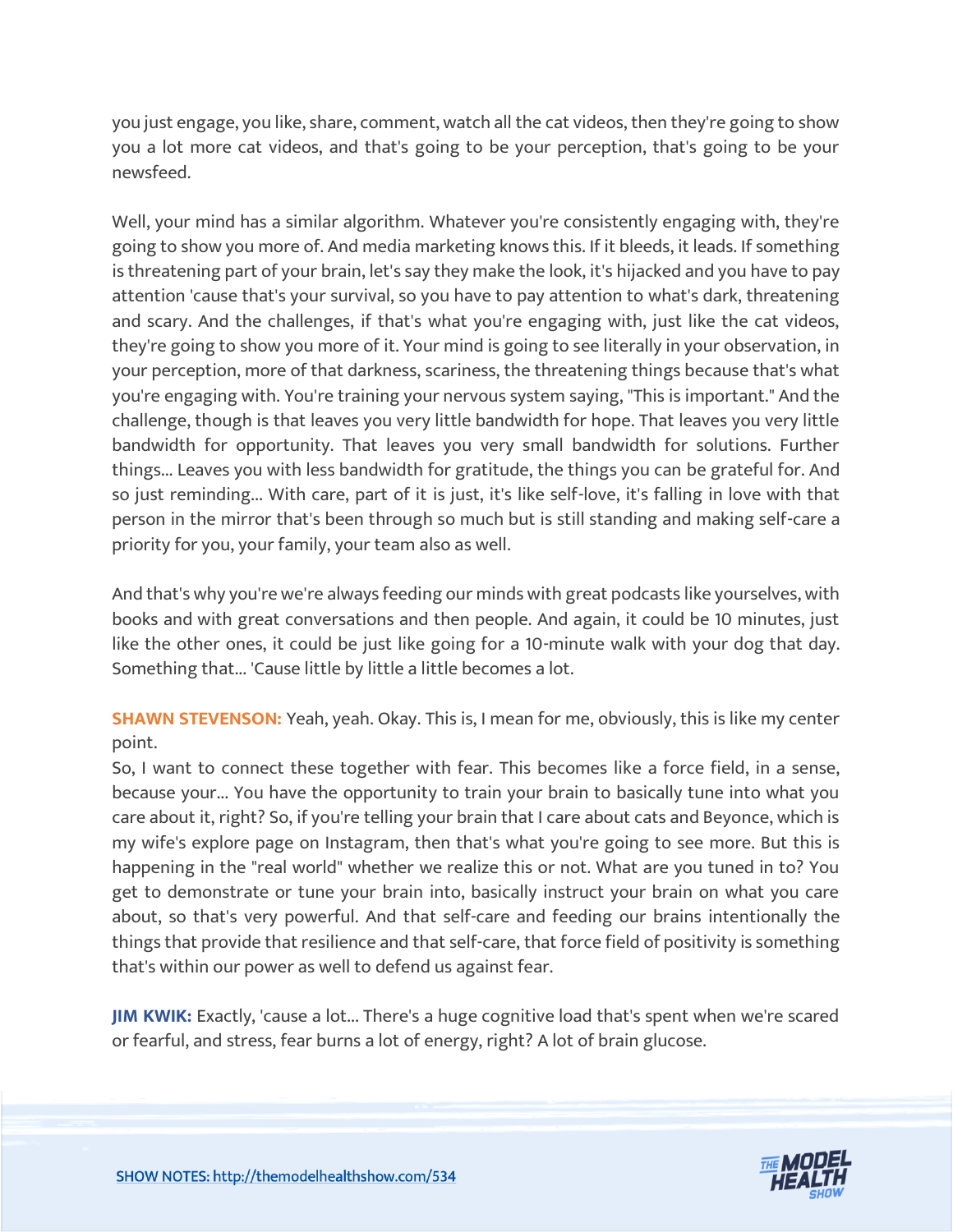So, insulate yourself with the best force field ever, that's the second C set. The third one, I would say, again, we're talking about little choices that you can make to help kind of rewire your life or your nervous system for confidence, for courage, for peace of mind. I would say the third one is contribution. Fear is something that we all experience, and just like when we talk about in Limitless that limits are learned, a lot of fears are learned. Like they say... Somebody told me that, and I don't know if this is true, but the two things, like the two natural born fears that we have, fear of falling and fear of loud noises, now I don't know if that's accurate, but pretty much we could all accept that most of the other fears are learned, the fear of public speaking, it's not something like we're born with, it's something that we learned. And for me, that was a big...

That was one of my big fears, which is ironic because that's all I do for a living. And so, what I would say is contribution, how... Even with me, if I have a fear of public speaking, what I think about is that one person in the audience that I want to contribute to and that takes my focus and my awareness off of my own anxiety or butterflies, and I put my attention on service contribution, and where your focus goes that's where your energy is going. And once I do that... Literally, Shawn, I'm pretty introverted, kind of pseudo really shy because of my learning disabilities growing up and my traumatic brain injury, I was very self-conscious, my superpower was hiding growing up, that was really good, we were talking about, trying to...

### **SHAWN STEVENSON:** Hide and seek, where the hell is Jim?

**JIM KWIK:** Yeah, exactly. I would sit behind the tall kid in class, I would always shrink down, I'd be invisible, boy, I'd be able to talk... 'Cause I never had the answers. And I didn't understand what people were talking about in school. I didn't want to be picked for sports 'cause I don't want to... I had a fear of just messing up and making mistakes and letting people down, fears that we take on into adulthood. And so, I would say that when it comes to contribution, it focuses your energy on service, I think we learn so we could earn, so we could return...

We donated 100% of the proceeds to Limitless to charity, hundreds of thousands of dollars to build schools for children in need in Kenya, Guatemala, Ghana to Alzheimer's research for women, and as we know that women are twice as likely to experience Alzheimer's than men, in memory of my grandmother who I lost when I was going through my learning difficulties, but going back to contribution, I feel like that's why we're here, everything in nature, it has to grow, but it also has to give, otherwise it's eliminated and I think that's important. And you don't give to get, you give because it's who you are. But I think contribution is one of the antidotes to fear and so... And it doesn't have to be huge. It could be making food for frontline workers; it could be contacting a neighbor that might be alone. And just little things like that make a difference.

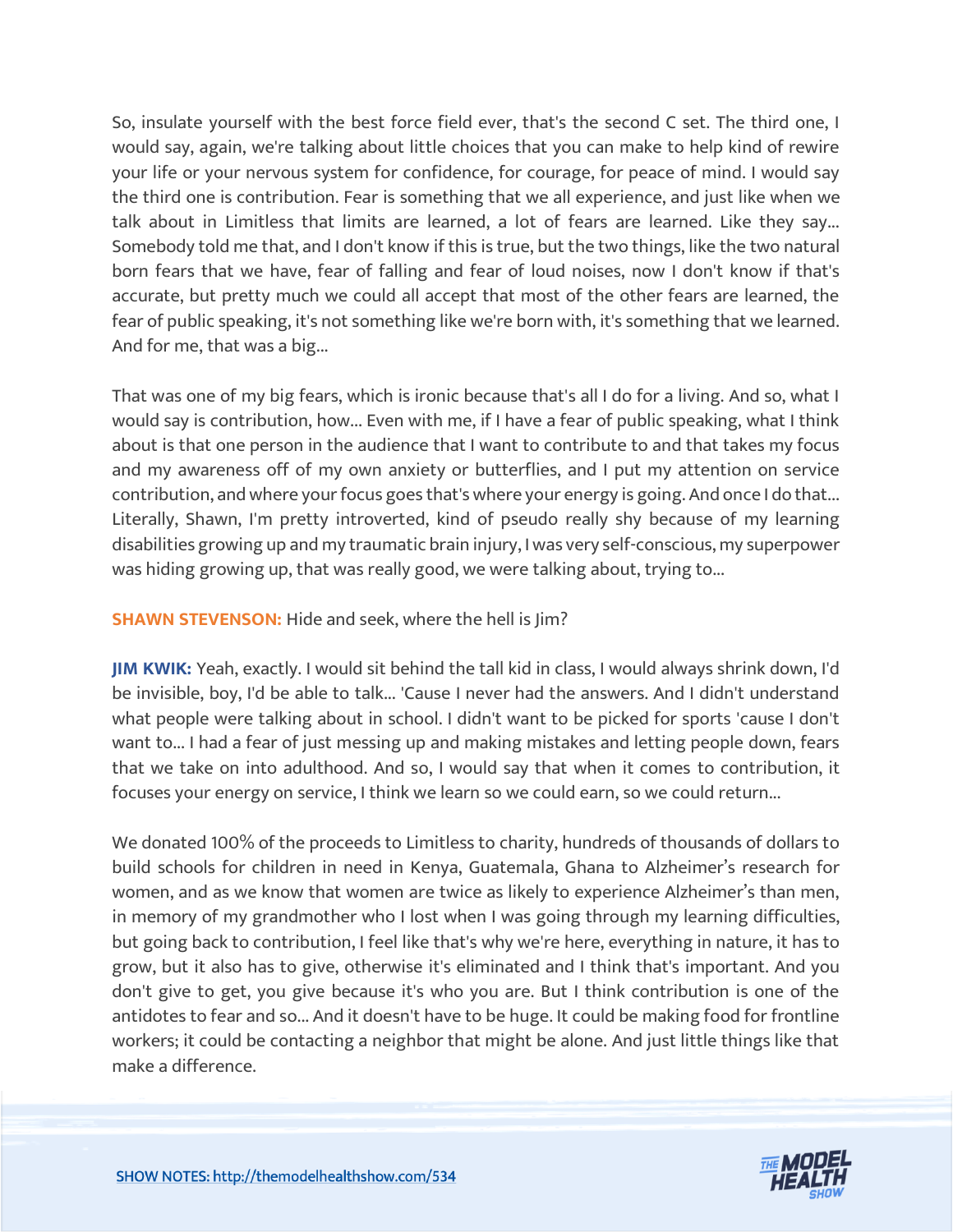**SHAWN STEVENSON:** Yeah. Man, I love this, that's so powerful because... I don't know why I didn't even think of this that you would bring this one up, because fear has a tendency to make us withdraw, and if we intentionally put forth contribution, it's literally, it is an antidote. It's the opposite of what Fear drives us to do and that's really remarkable, Jim.

**JIM KWIK:** So, the question here would be like, how can you take some of your time, your talent, your treasure to make a difference? I think when we're making a difference, it's something... It gives us fulfillment, it gives us joy and again, these are emotions that could drown out the fear and the negative self-talk and all those sensations where we feel immobilized, it gives us our power back again. A lot of this conversation is about getting your agency back, 'cause when we're in a fear, we feel like we're at the effect, we feel like we're a thermometer, a thermometer just reacts to the environment, and as human beings sometimes we react to the environment, we react to politics, we react to what's going on in the world, the economy, how people treat us, but in actuality, the strongest, most successful, happiest fulfilled people, the ones that have joy, they identify more with the thermostat, a thermostat doesn't react to the environment, it gauges. So, be a thermostat, gauge, know what's going on in the world, right? But then you set a temperature and the environment reacts to you, right. And you set a goal, you set a vision for what you want to do and a mission, how you want to disrupt things and make things better and then make it the way you see it.

**SHAWN STEVENSON:** Absolutely amazing and essential. I really want to reiterate what Jim was talking about in proactively feeding our minds things that are empowering. It's not just, you are what you eat. It's you are what you breathe, you are what you drink, you are what you think, you are what you are exposed to. We're taking in the world around us, so let's proactively feed our minds things that keep us empowered, especially right now more than ever. And also, to be a thermostat rather than a thermometer, be a light, be a source of inspiration and empowerment and courage and beauty. When you step foot in a room, you make that room better. Everywhere you step is blessed, let's take that mantra and that mindset forward as we move throughout the world. We don't have to be so susceptible to the world around us because we bring it with us, we bring empowerment with us, and we out-picture that everywhere that we go. Now again, Jim has been somebody who's been in my life for many years, and so much of the incredible impact and success that I've seen has been related to Jim over and over and over.

The Model Health Show would probably not even exist in this form had it not been for an event that I was speaking at along with Jim Kwik, that's where the seeds of The Model Health Show were planted, and I'm so grateful because I'm here today. Millions of listeners downloads every month, and the impact just keeps growing and growing and growing, and I just want to thank you so much for being a part of this movement. Now obviously, sleep, this is something that [I](https://themodelhealthshow.com/healthy-mindset/)'[ve talked with Jim a lot about, he](https://themodelhealthshow.com/healthy-mindset/)'[s a fast-thinking, high energy person and so optimizing sleep](https://themodelhealthshow.com/healthy-mindset/)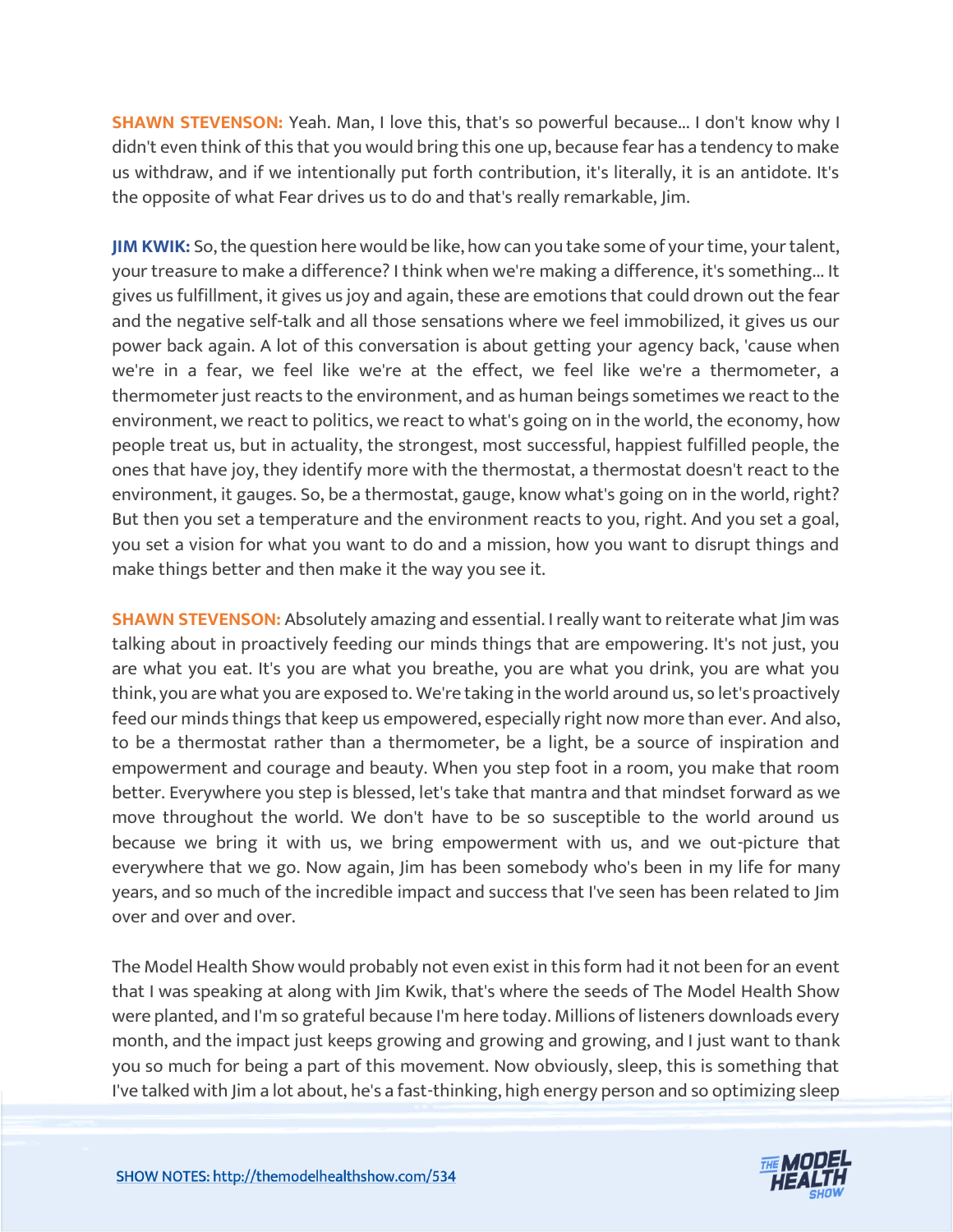was a struggle for him at certain times of his life. So, he's worked with some of everybody to help him sort it out, from Tony Robbins to yours truly, and so just finding real practical things in getting grounded and improving his sleep has just been another tool in his superhero utility belt. And good sleep and immune health go hand-in hand as well because our nutrition plays a major role in our sleep quality. This is widely overlooked. Because your body can't even do the processes of what we refer to as sleep, which is a very strange phenomenon, but efficiently and effectively going through our sleep cycles. This is not going to be taking place if we don't have the raw materials, the specific nutrients that build sleep related hormones and neurotransmitters and those pathways overall.

So, this is why good sleep nutrition is so important. Now, we've talked about that many times here on the Model Health Show, and of course is featured in my latest book, Eat Smarter, we've got a chapter really dedicated to good sleep nutrition. But there are also specific nutrient sources that are proven, we're talking centuries of documented use and now our current modalities of science and clinical testing have really demonstrated its efficacy. A study published in The Journal of Pharmacology, Biochemistry and Behavior found that Reishi, medicinal mushroom, Reishi has been found to significantly decrease sleep latency, increase overall sleep time, increase sleep efficiency, improving non-REM and deep sleep time. Now again, good sleep is critical for good immune system health, but also Reishi directly impacts the immune system in a very, very remarkable way. Research published in The Journal of Pharmacological Sciences found that the polysaccharides in Reishi have extensive immunomodulating effects, including promoting the function of antigen-presenting cells, humoral immunity and cellular immunity.

Another study published in Immunological Investigations reveal that Reishi can significantly improve natural killer cell performance. Listen, if you don't utilize Reishi right now, if you don't understand how powerful this is, just every step along the way in immune system support and also improving sleep quality, man it's just... It's a no-brainer to add this to your regimen. It's something I like to have before bed, maybe 30 minutes, an hour before bed, winding down, have some Reishi tea in the evening. And also, there's a great Reishi hot cocoa that my youngest son is his favorite thing. And where I get these, it is dual extracted, this is key. If it's not dual extracted, you're really missing out on these benefits. It's from Four Sigmatic, go to foursigmatic.com/model. That's F-O-U-R-S-I-G-M-A-T-I-C.com/model, you get an exclusive discount, you're going to get at least 10% off when you pop over there to foursigmatic.com/model.

Reishi should be one of those things, those top tier, top five things added to your regimen right now to fortify immune system function. And now we're going to move on to our next expert, an insightful voice. And this individual, he might be making the biggest direct impact [of anybody out there right now that we](https://themodelhealthshow.com/healthy-mindset/)'[ve featured here on the show because of his content](https://themodelhealthshow.com/healthy-mindset/)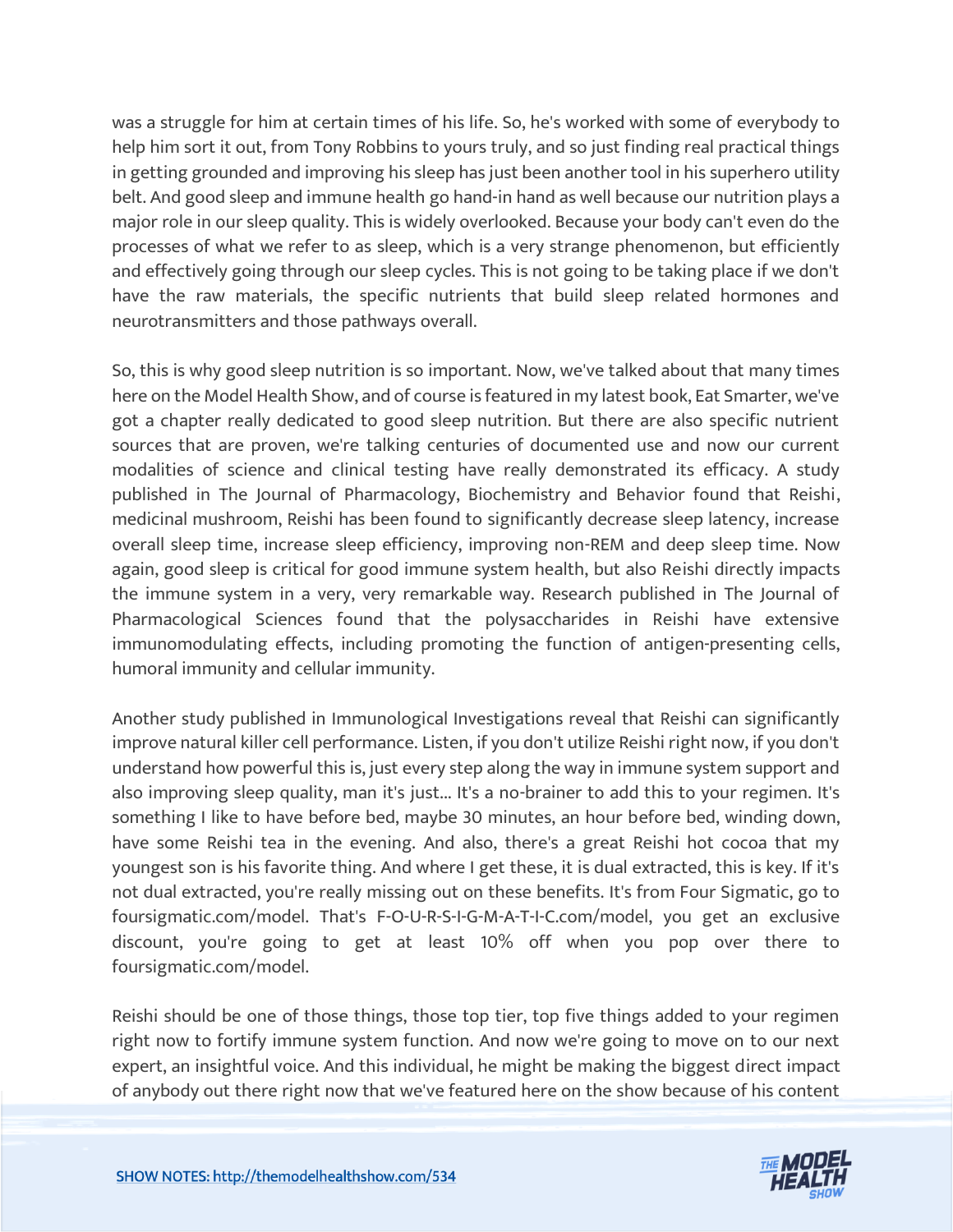creation. His illustration of the issues that are going on in the world and his sense of humor. Humor provides a bridge for connection, provides a bridge for learning. It creates a softer place to land for people who are struggling with certain ideas about what's going on in the world. And so, he's an absolutely brilliant human being, brilliant creator, and I'm talking about none other than JP Sears. In this clip he is going to be sharing the difference between healthy fear and disempowering fear. So, let's check out this clip from the amazing JP Sears.

**JP SEARS:** At the heart of it all, in my heart, I am such a fan of humanity. I love people. I love people who disagree with me, I love people who agree, I love everything in between. I love people, so I'm a fan of Team Human. Now I think what unfortunately works against Team Human, and it's always self-inflicted, is when we live in fear. And that video, "What it's like to believe everything the media tells you, "My intention behind it was to help liberate people from their fear. And if a fish doesn't know it's swimming in water, we got to wake it up to realize it's in water and let alone what kind of water it's in. And the late great Ram Dass once said, "You can't get out of a jail you don't know you're in." And we're... With what the media tells us, and I'm not here, tin foil hat, conspiracy, like, "Ah, they're out to get you." I'm here to call a spade a spade and suggest that the mainstream media, it's fearmongering and it's a business model. It's not far-fetched, in my opinion, that the headlines, be they spoken or written, online, in print, on your TV, the headlines are meant to evoke a fear response inside of your psyche. And that gets your attention and that's survival reasons.

If you're out in the wild, if something is scary, like the bushes move in an abnormal way, that gets your attention. It's human instinct, we want to focus on what scares us so that we can discertain how to protect ourselves from that scary thing. Fight, flight, freeze, whatever the heck it's going to be. And thus, the media gets our attention with the scary headlines and like, "Hey, by the way, it's been three minutes, here's the latest death count." Well, okay, now 30 seconds later, "Here's an updated death count, by the way, scrolling on the bottom of the screen." So that's coming at us not only 24/7 but 24/7 from 360 degrees of angles. How good of a life are we going to live if we're in constant fear? That's not in our best interest. Now, I think if... I'm going to get off my soapbox in a second here. But not yet.

I think fear is such a healthy emotion when it serves us. If I hear a crash through my window, cool, I'm going to be afraid, like "What's going on?" It's going to help alert me to a situation that is meaningful and beneficial for me to deal with, but when we are constantly being inundated with fear, because we plug into the source of fear, we're glued to the headlines and getting our news from the news, which I like until... That's like getting financial advice from broke people. Then we're always being indoctrinated with fear that's not actually giving us helpful, meaningful information about how we can live a better life for ourselves.

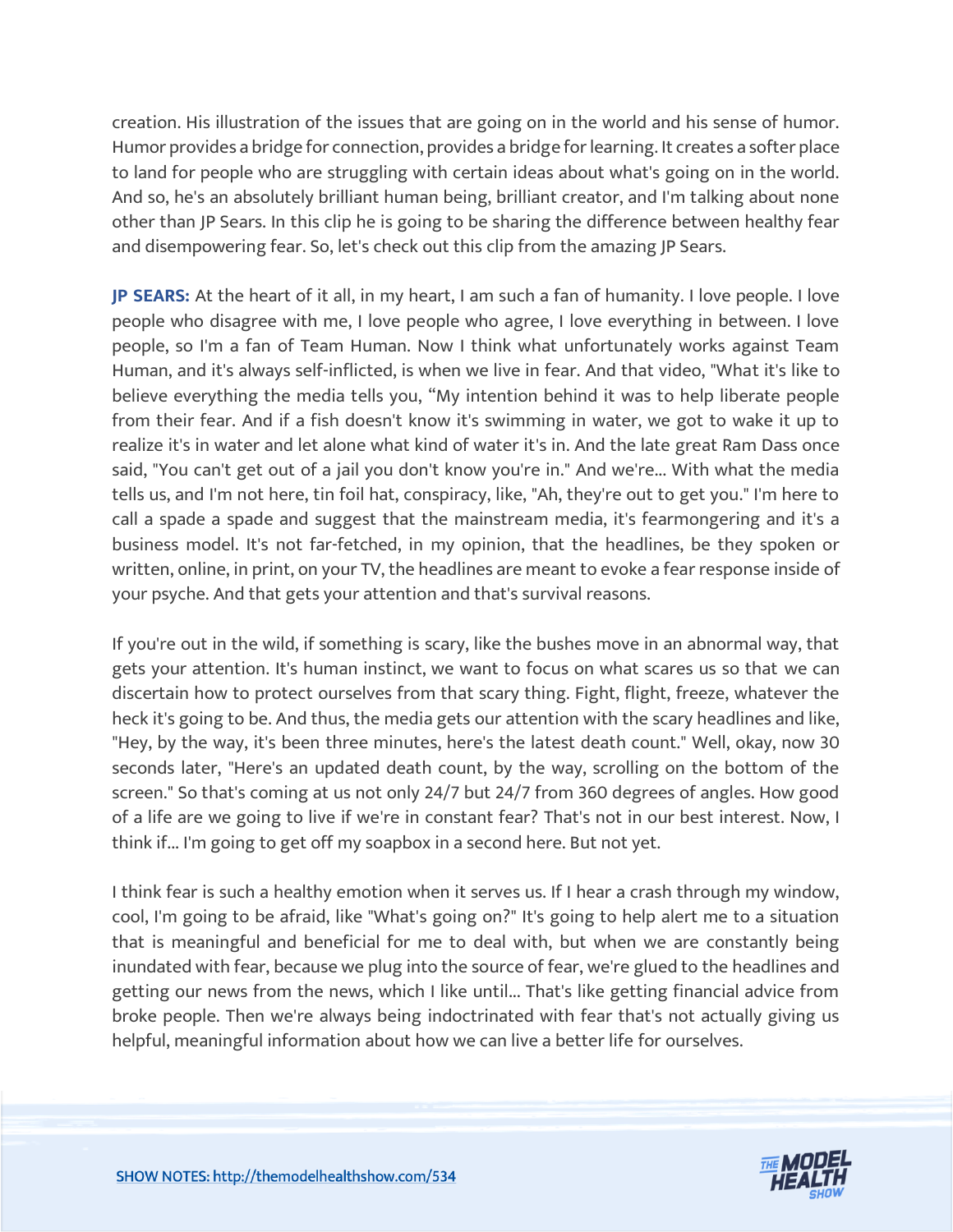So, with that video, and probably dozens of videos I've made in the past six months, the intention is to help people realize the jail that they don't know they're in, the jail of fear, and given that fear is a human emotion, and I think a beneficial human emotion when it's a fear that serves us... It's one thing to be afraid, it's another thing to view life through the lens of fear and make decisions from the place of fear, because we know, like in the old examples of someone yelling "Fire" in an old movie theater, the panic kills more people than the actual fire does. So, I think it's very human of us to be afraid, yet it is perhaps disempowering of us to make decisions from the fear and view our lives and everything else exclusively through the lens of fear. So yeah, men, I'm doing my best to help people wake up to the fear that they don't know they're swimming in.

**SHAWN STEVENSON:** For our final segment in this compilation, "Looking at the impact of fear and anxiety and reframing things for a healthy mindset moving forward", we're looking at another conversation, a separate conversation that I had with somebody who is a really good friend and mentor in my life, Dr. Michael Beckwith. Again, Michael Beckwith is a bestselling author and founder of Agape International, and in this clip, he's going to be talking about, he's sharing with you where your authority truly resides. Check out this clip from the amazing Dr. Michael Beckwith.

**DR. MICHAEL RENARD BECKWITH:** What I see is that we're in the middle of a great awakening and you're seeing the crumbling of the old paradigm and you're seeing the emergence of what's happening new both in the same space and the same time. In Newtonian Physics that can't exist, you can't have two objects in the same space, same time, but in quantum reality, you can have everything in the same space at the same time, but they are vibrating at different levels. So, you have the old paradigm "Fear, fear, fear, fear, worry, worry, worry, worry, lack, limitation, scarcity, not enough, not enough jobs, not enough this, not enough that... " That's not real. That's made up.

And so, what's happening is a crumbling of the old, where people are going to be forced to really get a sense of who they are and stop leaning on external things like governments and politicians and things of that particular nature. I tell people, "The only authority you have is the authority of your own conviction." That's the authority. You can't outsource your authority to someone out there, those people work for you. You don't work for them; they work for you. And so, your attention has to be on what kind of life you want to live and how that can assist you to live that life. Now if you don't have a vision, then they're going to tell you what your vision is. If you don't have your own possibility for your own life, then you're going to listen to these people and they're going to run your life, you see.

So, the idea is that we're in a great awakening, everything is shifting, the world of phenomena [is moving really fast, and there](https://themodelhealthshow.com/healthy-mindset/)'[s an emergence taking place. There](https://themodelhealthshow.com/healthy-mindset/)'[s people becoming more](https://themodelhealthshow.com/healthy-mindset/)